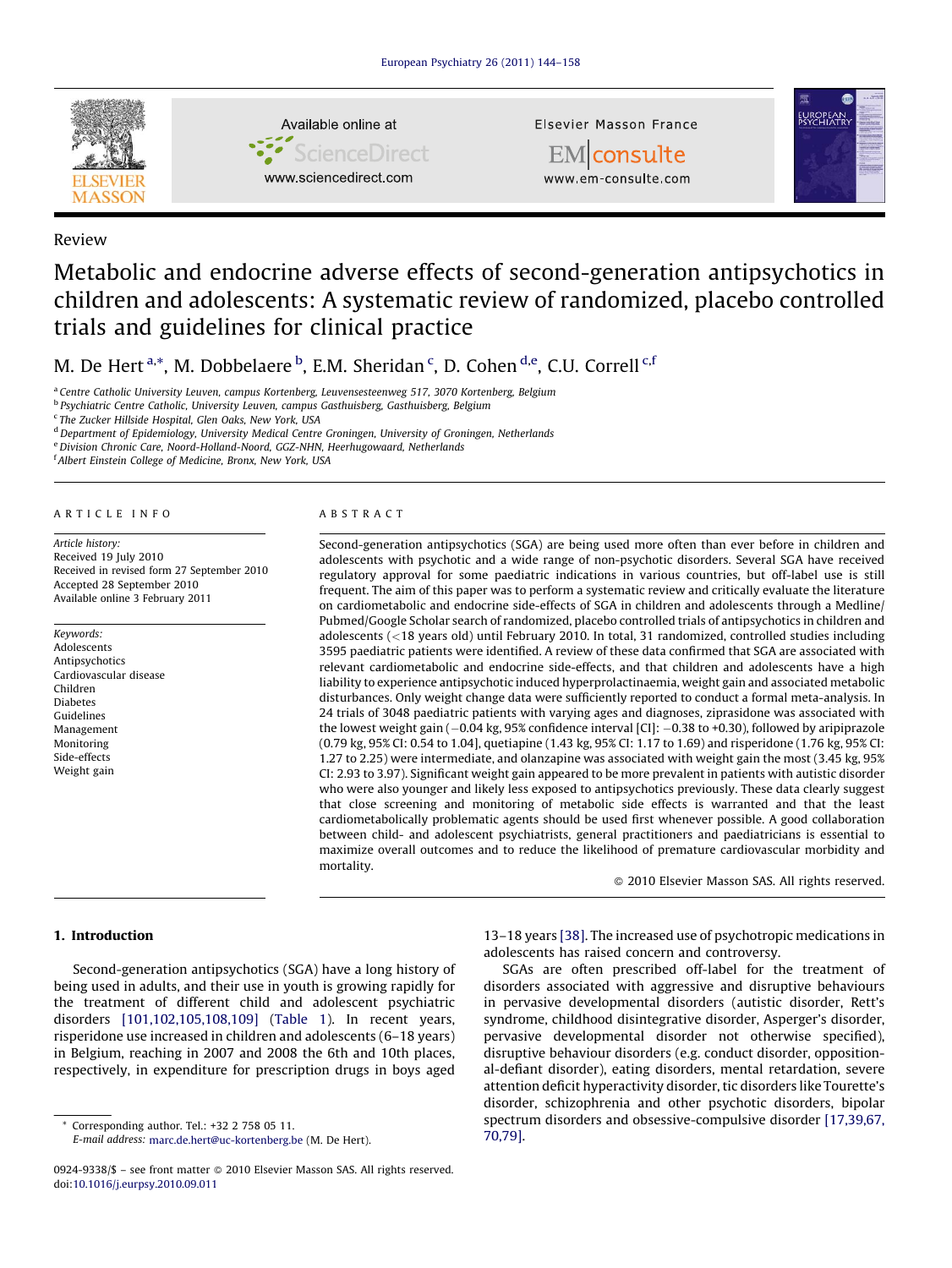<span id="page-1-0"></span>Table 1 Atypical antipsychotics.

| Atypical antipsychotics                                     | Indication in patients $<$ 18 years                                                            |
|-------------------------------------------------------------|------------------------------------------------------------------------------------------------|
| Amisulpiride (Solian <sup>®</sup> )                         | None                                                                                           |
| Aripiprazole (Abilify <sup><math>\mathbb{E}</math>)</sup>   | Schizophrenia (Eur, US), bipolar disorder and irritability in autism (US)                      |
| Asenapine (Saphris $\mathbb{R}$ )                           | None                                                                                           |
| Clozapine (Leponex <sup>®</sup> )                           | None                                                                                           |
| Iloperidone (Fanapt <sup>®</sup> )                          | None                                                                                           |
| Olanzapine (Zyprexa $\mathbb{B}$ )                          | Schizophrenia; bipolar disorder (US)                                                           |
| Paliperidone (Invega $\mathbb{E}$ )                         | None                                                                                           |
| Quetiapine (Seroquel <sup>®</sup> )                         | Schizophrenia; bipolar disorder (US)                                                           |
| Risperidone (Risperdal <sup><math>\mathbf{E}</math></sup> ) | Severe disruptive disorder (Eur), schizophrenia, bipolar disorder, irritability in autism (US) |
| Sertindole (Serdolect <sup>®</sup> )                        | None                                                                                           |
| Ziprasidone (Geodon <sup>®</sup> )                          | None                                                                                           |
|                                                             |                                                                                                |

Eur: Europe; US: United States.

In the United States, the Food and Drug Administration (FDA; [www.fda.gov](http://www.fda.gov/)) approved aripiprazole, olanzapine, quetiapine and risperidone for use in adolescents with schizophrenia (age 13–17 years) and for children and adolescents aged 10–17 years old (except for olanzapine: age 13–17 years old) with bipolar I disorder, manic or mixed episode. In addition, risperidone (age 5– 17 years) and aripiprazole (aged 6–17 years) are approved for the treatment of irritability and aggression in youth with autistic disorder [\[82,85,94,104\]](#page-13-0). Furthermore, the FDA scientific advisory group voted to approve the use of ziprasidone for the treatment of children and adolescents with bipolar I mania (age 10–17). Across all European Union countries, aripiprazole is currently the only licensed antipsychotic, with an indication for the treatment of schizophrenia in adolescents aged 15–17 years. In isolated European countries, including Belgium, risperidone is approved for the treatment of children and adolescents with severe disruptive disorders [\[46,63\]](#page-13-0). Recently, SGA are being used increasingly for the treatment of severe behavioural disturbances in people with pervasive developmental disorders [\[41,101,102\].](#page-12-0)

However, despite increasing use of SGAs and recent regulatory approval in children and adolescents, data regarding their safety are limited. Based on emerging data consisting of indirect comparisons only, it appears that children and adolescents are at higher risk than adults for antipsychotic-induced hyperprolactinaemia, weight gain and possibly associated metabolic abnormalities [\[3,7,15,21,24,26,31,37,51,54,74,75,101,102\]](#page-12-0). Endocrine and metabolic adverse effects are among the most concerning side-effects of commonly used psychotropic medications [\[17,20\].](#page-12-0) Growing evidence suggests that children and adolescents who take antipsychotic medications are at a higher risk of weight gain and metabolic effects than adults who use the same drugs [\[21,25,26,33\].](#page-12-0)

SGA are generally considered to have a favourable neuromotor side-effect profile and comparable efficacy compared to firstgeneration antipsychotics (FGA), but they are associated with other relevant side-effects (Table 2) [\[27,78,103\].](#page-12-0) Current knowledge links therapeutic and adverse effects of antipsychotics to their different effects on dopaminergic, noradrenergic, serotonergic, histaminergic and cholinergic receptors [\[24,96\].](#page-12-0) Because SGA have been shown to be associated with fewer extrapyramidal adverse effects, the toxicological potential of these agents may be underestimated [\[39\]](#page-12-0). Differences in absorption, distribution and metabolism of antipsychotics mean that higher doses per kilogram weight are required in paediatric populations than in adults to achieve similar efficacy and that more frequent dosing per day may be required in younger children [\[21\]](#page-12-0). Young people are more vulnerable to some adverse effects. A slow rate of titration appears to be associated with reduced rates of side effects, particularly extrapyramidal symptoms [\[26,44\].](#page-12-0)

There are known associations between weight gain and obesity with diabetes, dyslipidemia and hypertension, all of which are leading risk factors for future cardiovascular morbidity (CVD) and mortality [\[22\].](#page-12-0) The debate on the use of antipsychotics and other psychotropic agents in children and adolescents is increasingly becoming a discussion about their safety, and less about their efficacy in this population [\[23,37,51,70\]](#page-12-0).

Given the recent completion of a number of randomized, placebo-controlled trials, this paper reviews the recent literature on side-effects – especially cardiometabolic and endocrine adverse effects – of SGA in children and adolescents. The screening for the management of these adverse effects is given special attention.

## 2. Method

The background articles cited in this review were found through a Medline/Pubmed/Google Scholar search from 1996 until February 2010 using the following keywords (alone and in different combinations): ''child'', ''children'', ''adolescents'', ''adolescent'', ''paediatric'', ''adverse/side effect(s)'', ''atypical/secondgeneration antipsychotic(s)'', ''metabolic syndrome'', ''weight gain'', ''diabetes''. By screening of the references lists of relevant articles, additional studies were obtained. The search strategy of reviewing related articles in Medline and Pubmed was also applied. Authors of identified studies were contacted to obtain

#### Table 2

Common or potentially dangerous side-effects of atypical antipsychotics [\[21,38,39,79\].](#page-12-0)

Side-effects of atypical antipsychotics

Metabolic adverse effects: weight gain, hyperglycemia and diabetes, hyperlipidemia

Endocrine adverse effects: hyperprolactinemia, sexual and reproductive system dysfunction, effect on thyroid function, pancreatitis and elevated liver enzymes

Extrapyramidal adverse effects: parkinsonism, acute dystonia, akathisia, tardive dyskinesia

Anticholinergic adverse effects: facial flushing, dry mucous membranes, decreased sweating, constipation, urinary retention, tachycardia, and impaired learning and memory

Cardiac adverse effects: prolonged QT/arrhythmias, hypotension, cardiomyopathy

Agranulocytosis

Sedation, decreased ability to concentrate

Seizures

Malignant neuroleptic syndrome

Priapism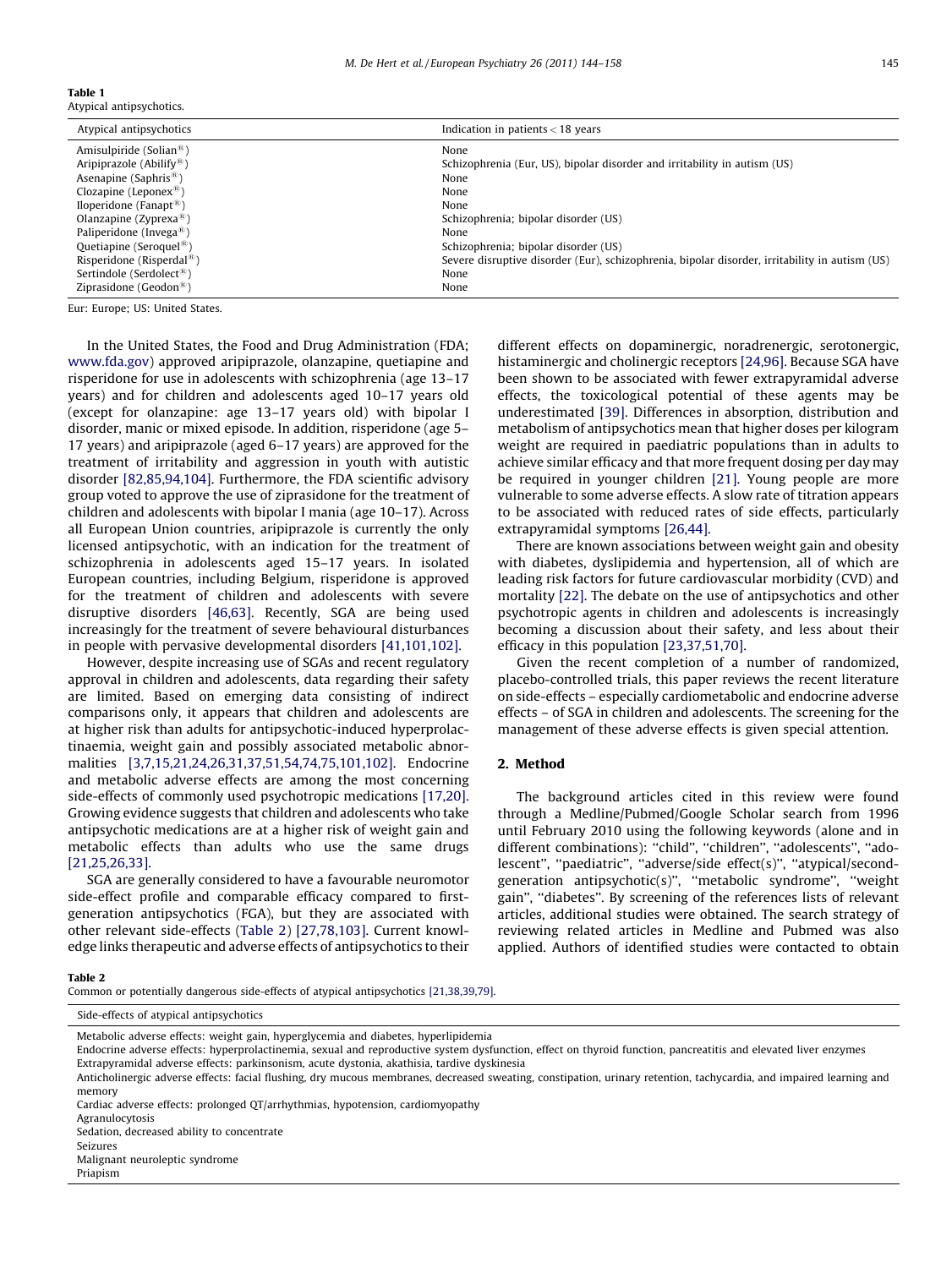

Fig. 1. Results of the systematic literature search (FGA: first generation antipsychotics; (+3): three studies head to head comparison with FGA).

unpublished data. Research papers and clinical trials were excluded if adult patients were the main or only target population. The general review was mainly based on available review papers. The screening process used in the literature search is shown in Fig. 1.

In addition, we systematically reviewed short-term weight gain data in the randomised, placebo-controlled and single-blind trials in children and adolescents of SGA with a paediatric indication (published after 2000). Duplicate papers on the same study or post-hoc analysis of pooled data were excluded. Descriptive statistics were performed with Statistical Analysis Software (SAS, Carey NC). In studies where 7% or more weight gain were reported, we calculated numbers needed to harm (NNH) with 95% confidence intervals (CI). For studies with data on both mean weight gain and standard deviation, a formal meta-analysis was performed using RevMan Analyses (RevMan 5, a meta-analytic standard software used by the Cochrane collaboration [The Cochrane Collaboration, 2003]). Continuous data were reported as presented in the original studies, i.e., last observation carried forward, without any assumptions about those lost to follow-up. In cases were more than one active treatment arm existed per study, the placebo arm was entered twice  $(n = 538)$ . Since all studies reported change in kilogram, we calculated weighted mean differences. Due to the heterogeneity of the included studies, we used the more conservative random effects model. All analyses were two-tailed, with alpha set at 0.05.

# 3. Results

Results that are presented are derived from a synopsis of the published literature, including a compilation of primary, published data (see tables) and of summaries and conclusions from relevant prior review articles.

In total, we identified 31 studies, with 3595 patients, which reported randomized clinical trial data meeting our inclusion criteria ([Table 3](#page-3-0)) (two schizophrenia trials that compared SGA to FGA were added to the table, but not included in the following analyses of the placebo-controlled trials) [\[4,5,7,14,34–](#page-12-0) [36,43,46,47,49,50,56–](#page-12-0)

## [58,63,64,73,81,82,85,86,104,111,112,114,116–118,123,126\]](#page-12-0).

We identified four papers, which presented clinical practice guidelines specifically targeting children and adolescents [\[21,24,38,103\].](#page-12-0) A recent systematic evaluation of 18 clinical practice guidelines for screening of metabolic risk in adult patients with schizophrenia [\[33\]](#page-12-0) identified four additional publications, which also mentioned patients <18 years [\[4,15,32,55\]](#page-12-0).

## 3.1. Weight gain

Thirty-one controlled studies with SGA in the defined target population were found including youth with different diagnoses, 29 double-blind trials [\[4,5,7,14,34,36,43,46,47,49,50,56,58,63,](#page-12-0) [64,73,81,82,85,86,104,111,112,114,118,123,126\]](#page-12-0) and two studies without a placebo arm [\[35,57\].](#page-12-0)

The mean weight changes and NNHs (data available in 16 trials,  $n = 2695$ ) are presented in [Table 3.](#page-3-0) The mean weight change per SGA in individual short-term studies varied from  $-0.2$  (ziprasidone) to 4.3 kg (olanzapine), while in a pooled analysis, the mean weight change varied significantly between drugs from 0.5 (ziprasidone) to 3.8 kg (olanzapine). Except for ziprasidone, all the weight changes were significant compared to placebo in the majority of studies [\(Table 3\)](#page-3-0). In a similar way, as the analysis by Allison et al. in adults, [Fig. 2](#page-5-0) shows the mean weight changes for each individual SGA [\[2\].](#page-12-0)

The differences between SGA are reflected in the significant NNH ranging from 3 (olanzapine, CI 2.1–3.1), 6 (risperidone, CI 4.2– 6.3), 9 (quetiapine, no data on autism, CI 6.4–13.5) to 12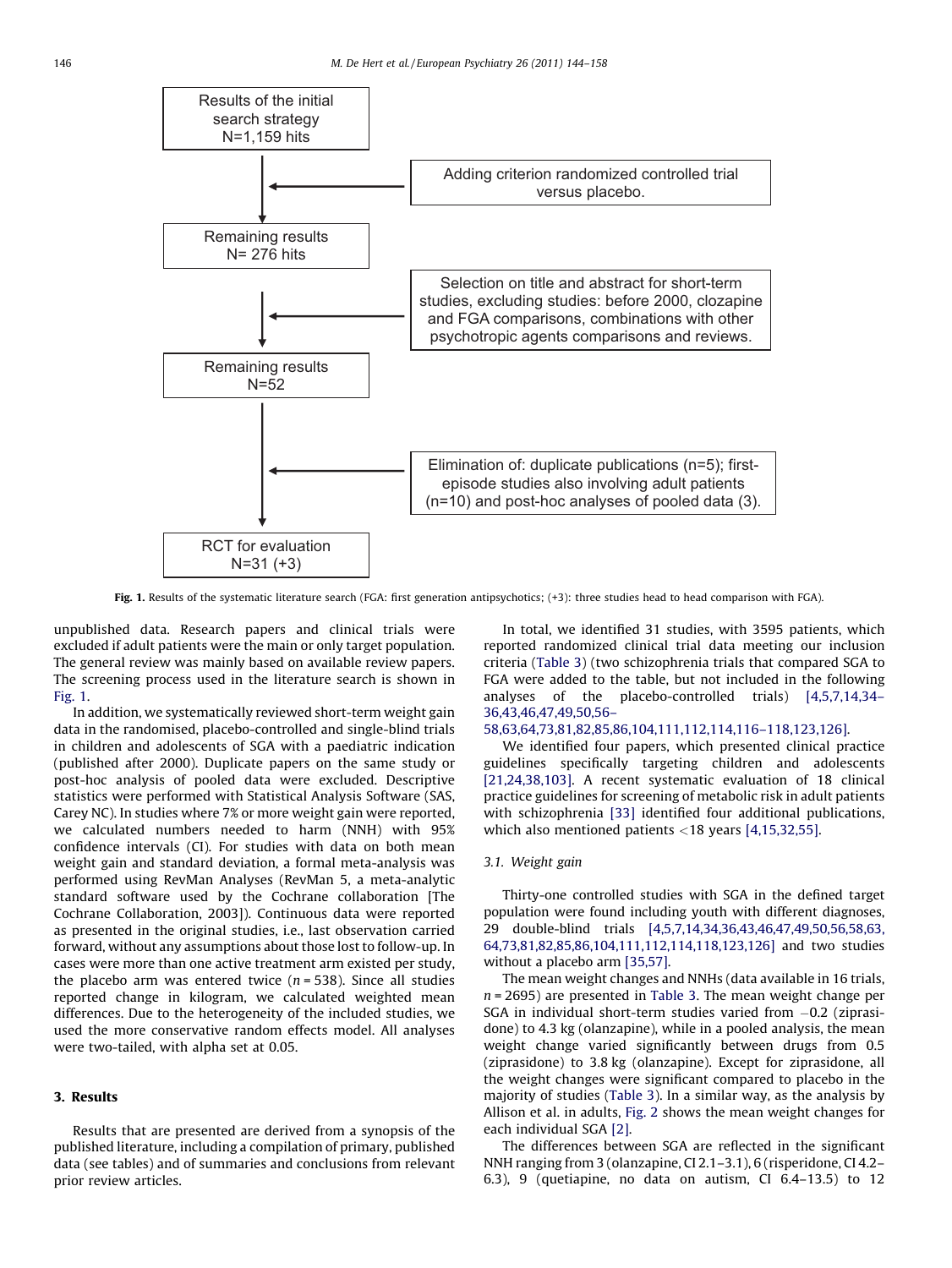# <span id="page-3-0"></span>Table 3Weight changes in randomised controlled trials of second-generation antipsychotics in patients<sup>&</sup>lt; 18 years.

| Drug/study                         | Indication                | Age range                     | Duration (weeks) | Dose                                                                  | $\boldsymbol{n}$ | $\Delta$ Weight gain (kg (sd)) | >7% weight gain                                   |
|------------------------------------|---------------------------|-------------------------------|------------------|-----------------------------------------------------------------------|------------------|--------------------------------|---------------------------------------------------|
| Aripiprazole                       |                           |                               |                  |                                                                       |                  | 1.0(0.6)                       |                                                   |
| Findling et al. (2008) [46]        | Schizophrenia             | 13 to 17                      | 6                | Pla                                                                   | 100              | $-0.8$ $(2.6)^a$               | $\mathbf{1}$                                      |
|                                    |                           |                               |                  | 10                                                                    | 100              | 0(2.1)                         | $\overline{4}$                                    |
|                                    |                           |                               |                  | 30                                                                    | 100              | 0.2(2.3)                       | 5                                                 |
| Findling et al. (2009) [47]        | Bipolar, mania mixed      | 10 to 17                      | $\overline{4}$   | Pla                                                                   | 99               | 0.56(2.14)                     | 4.6                                               |
|                                    |                           |                               |                  | 10                                                                    | 98               | 0.82(1.69)                     | $\overline{4}$                                    |
|                                    |                           |                               |                  | 30                                                                    | 99               | 1.08(2.27)                     | 12.3                                              |
| Marcus et al. (2009) [82]          | Autism                    | 6 to 17                       | 8                | Pla                                                                   | 51               | 0.3(0.3)                       | 8.2                                               |
|                                    |                           |                               |                  | 5                                                                     | 53               | $1.3(0.3)^a$                   | 32.7                                              |
|                                    |                           |                               |                  | 10                                                                    | 59               | $1.3(0.3)^{a}$                 | 15.3                                              |
|                                    |                           |                               |                  | 15                                                                    | 54               | $1.5(0.3)^{a}$                 | 30.2                                              |
| Owen et al. (2009) [104]           | Autism                    | 5 to 15                       | 8                | Pla                                                                   | 51               | 0.8(0.39)                      | 6.1                                               |
|                                    |                           |                               |                  | $5 - 15$                                                              | 47               | $(0.3)^{a}$                    | 28.9                                              |
| Tramontina et al. (2009) [124]     | Bipolar and ADHD          | 8 to 18                       | 6                | Pla                                                                   | 18               | 0.7(1.2)                       | No data                                           |
|                                    |                           |                               |                  | 2 to 20                                                               | 25               | 1.2(1.5)                       | No data                                           |
|                                    |                           |                               |                  | Total NNH pooled versus placebo                                       |                  |                                | 12 (95% CI 8.3-16.8)                              |
|                                    |                           |                               |                  | NNH only schizophrenia and bipolar                                    |                  |                                | 39 (95 % CI $-0.2-5.4$ )                          |
| Olanzapine                         |                           |                               |                  |                                                                       |                  | 3.8(0.5)                       |                                                   |
| Hollander et al. (2006) [64]       | Pervasive                 | 6 to 14                       | 8                | Pla                                                                   | 5                | 0.7(0.7)                       | 20                                                |
|                                    | developmental<br>disorder |                               |                  |                                                                       |                  |                                |                                                   |
|                                    |                           |                               |                  | 10                                                                    | 6                | 3.4 $(2.2)^a$                  | 66.7                                              |
| Tohen et al. (2007) [123]          | Bipolar, mania            | 13 to 17                      | 3                | Pla                                                                   | 54               | 0.3(1.67)                      | 1.9                                               |
|                                    |                           |                               |                  | $2.5 - 20$                                                            | 107              | $3.7(2.2)^a$                   | 41.9                                              |
| Kryzhanovskaya et al. (2009) [73]  | Schizophrenia             | 13 to 17                      | 6                | Pla                                                                   | 35               | 0.1(2.8)                       | 14.7                                              |
|                                    |                           |                               |                  | $2.5 - 20$                                                            | 72               | 4.3 $(3.3)^a$                  | 45.8                                              |
|                                    |                           |                               |                  | Total NNH pooled versus placebo<br>NNH only schizophrenia and bipolar |                  |                                | 3 (95% CI 2.1-3.1)<br>3 (95 % CI 2.1-3.1)         |
|                                    |                           |                               |                  |                                                                       |                  |                                |                                                   |
| Quetiapine                         |                           |                               |                  |                                                                       |                  | 2.2(0.9)                       |                                                   |
| DelBello et al. (2007) [34]        | Bipolar, mood             | Mean 14.7                     | 12               | 300 to 600                                                            | 20               | 3.8(16.2)                      | No data                                           |
| DelBello et al. (2009) [35]        | Bipolar, depressed        | 12 to 18                      | 8                | Pla                                                                   | 15               | 0.9(0.6)                       | No data                                           |
|                                    |                           |                               |                  | 300 to 600                                                            | 17               | $2.3(0.6)^a$                   | No data                                           |
| FDA (2010) [53]                    | Bipolar, mania S149       | 10 to 17                      | 3                | Pla                                                                   | 89               | $0.4(1.7)^a$                   | $\bf{0}$                                          |
|                                    |                           |                               |                  | 400                                                                   | 93               | 1.7(2.0)                       | 14.5                                              |
|                                    |                           |                               |                  | 600                                                                   | 95               | 1.7(2.3)                       | 9.9                                               |
| FDA (2010) [53]                    | Schizophrenia, S112       | 13 to 17                      | 6                | Pla                                                                   | 73               | $-0.1$ $(2.8)^{a}$             | 6.8                                               |
|                                    |                           |                               |                  | 400                                                                   | 73               | 1.9(2.5)                       | 23.2                                              |
|                                    |                           |                               |                  | 800                                                                   | 74               | 1.5(2.6)                       | 18.2                                              |
|                                    |                           |                               |                  | Total NNH pooled versus placebo<br>NNH only schizophrenia and bipolar |                  |                                | 9 (95% CI 6.4 - 13.5)<br>$-9$ (95% CI 6.4 - 13.5) |
| Risperidone                        |                           |                               |                  |                                                                       |                  | 2.4(0.9)                       |                                                   |
| Findling et al. (2000) [43]        | Conduct disorder          | 5 to 15                       | $10\,$           | Pla                                                                   | 10               | 0.74(0.9)                      | No data                                           |
|                                    |                           |                               |                  | 0.75 to 1.50                                                          | 10               | 4.2 $(0.7)^a$                  | No data                                           |
| Buitelaar et al. (2001) [14]       | Behavioural, aggression   | 11 to 15                      | 6                | Pla                                                                   | 19               | 0.6                            | No data                                           |
|                                    |                           |                               |                  | Mean 2.9                                                              | 19               | 2.3 <sup>a</sup>               | No data                                           |
| Hellings et al. (2001) [63]        | Autism                    | 8 to 16                       | 16               | Pla                                                                   | 11               | 0.1(1.3)                       | No data                                           |
|                                    |                           |                               |                  | Mean 1                                                                | 11               | 4.0 $(2.5)^a$                  | No data                                           |
| Van Bellinghen et al. (2001) [126] | Behavioural               | 6 to 14                       | $\overline{4}$   | Pla                                                                   | $\overline{7}$   | 0.6                            | $\mathbf{0}$                                      |
|                                    |                           |                               |                  | Mean 1.2                                                              | 6                | 1.8                            | 33.3                                              |
| Aman et al. (2002) [4]             | Conduct, behavioural      | 5 to 17                       | 8                | Pla                                                                   | 63               | 0.9(1.5)                       | No data                                           |
|                                    |                           |                               |                  | Mean 1.16                                                             | 55               | $2.2(1.8)^a$                   | No data                                           |
| Scahill et al. (2003) [112]        | Tourette                  | $6 - 62$ (young<br>mean 11.1) | 8                | Pla                                                                   | 14               | $\mathbf{0}$                   | No data                                           |
|                                    |                           |                               |                  | Mean 2.5                                                              | 12               | 2.8 <sup>a</sup>               | No data                                           |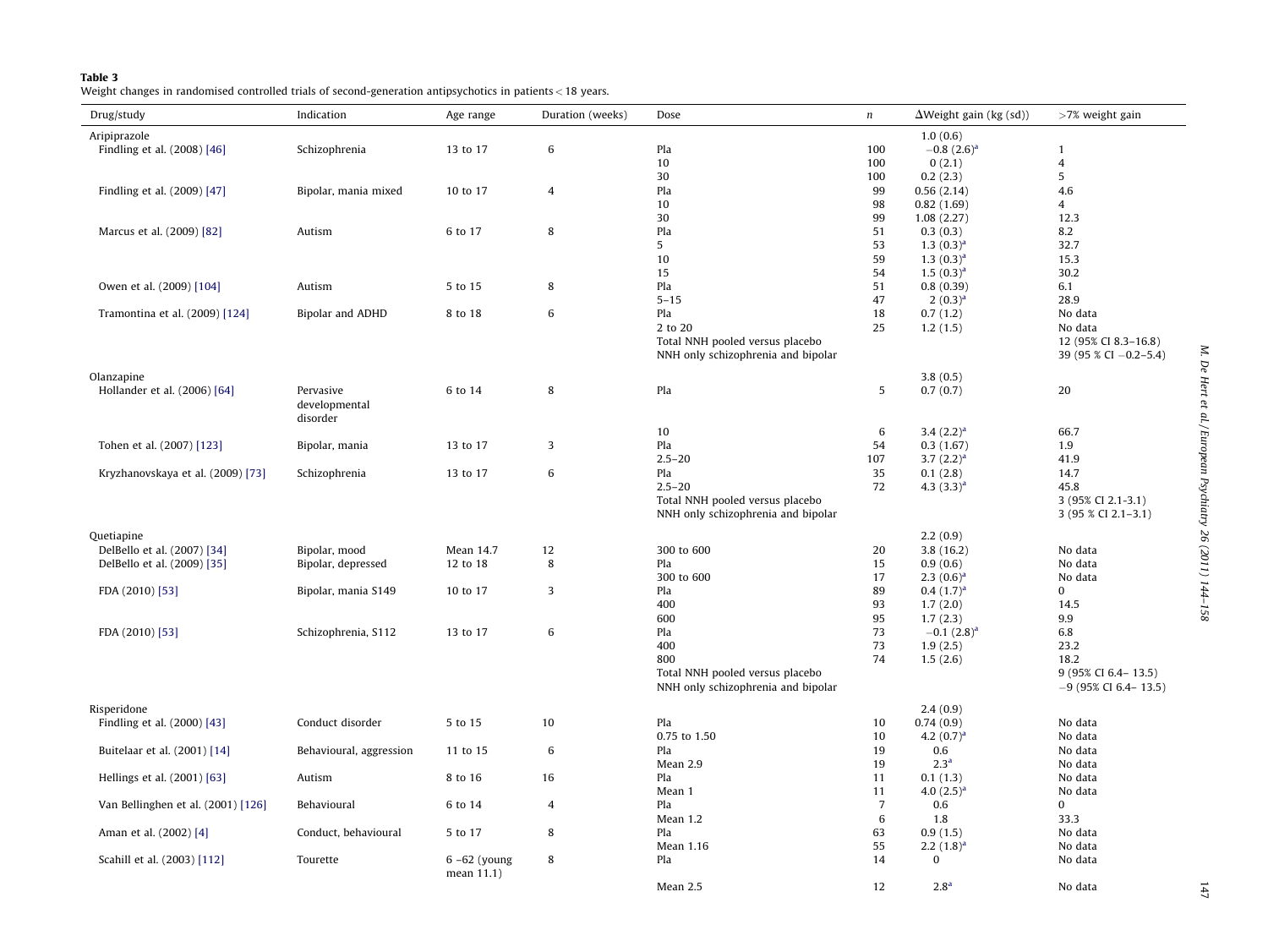<span id="page-4-0"></span>

|  | <b>Table 3 (Continued)</b> |
|--|----------------------------|
|--|----------------------------|

| Drug/study                     | Indication             | Age range    | Duration (weeks) | Dose                               | $\boldsymbol{n}$ | $\Delta$ Weight gain (kg (sd)) | >7% weight gain           |
|--------------------------------|------------------------|--------------|------------------|------------------------------------|------------------|--------------------------------|---------------------------|
| Snyder et al. (2002) [118]     | Conduct, behavioural   | 5 to 12      | 6                | Pla                                | 57               | 0.2(0.23)                      | 5.4                       |
|                                |                        |              |                  | <b>Mean 0.98</b>                   | 53               | $2.0(0.18)^{a}$                | 51.0                      |
| Shea et al. (2004) [114]       | Autism                 | 5 to 12      | 8                | Pla                                | 39               | 1(1.6)                         | No data                   |
|                                |                        |              |                  | <b>Mean 1.48</b>                   | 40               | $2.7(2.0)^{a}$                 | No data                   |
| Aman et al (2005) [5,7,85,86]  | Autism                 | 5 to 17      | 8                | Pla                                | 52               | 0.8(2.2)                       | No data                   |
|                                |                        |              |                  | $0.5 - 3.5$                        | 49               | $2.7(2.9)^a$                   | No data                   |
| Luby et al. (2006) [81]        | Autism                 | $2.5$ to $6$ | 24               | Pla                                | 12               | 0.61(1.1)                      | No data                   |
|                                |                        |              |                  | <b>Mean 1.14</b>                   | 11               | $2.96(2.53)^{a}$               | No data                   |
| Nagaraj et al. (2006) [94]     | Autism                 | 2 to 9       | 24               | Pla                                | 20               | 1.71(1.3)                      | No data                   |
|                                |                        |              |                  | Mean 1.0                           | 19               | 2.81(2.04)                     | No data                   |
| Armenteros et al. (2007) [8]   | ADHD, aggression       | 7 to 12      | $\overline{4}$   | Pla                                | 13               | $-0.6$                         | No data                   |
|                                |                        |              |                  | <b>Mean 1.08</b>                   | 12               | 0.9                            | No data                   |
| Haas et al. (2009) [56]        | Bipolar, mania         | 10 to 17     | 3                | Pla                                | 58               | $0.7(1.9)^a$                   | 5,3                       |
|                                |                        |              |                  | $0.5 - 2.5$                        | 50               | 1.9(1.7)                       | 14,3                      |
|                                |                        |              |                  | $3 - 6$                            | 61               | 1.4(2.4)                       | 10                        |
| Haas et al. (2009) [58]        | Schizophrenia          | 13 to 17     | 6                | Pla                                | 54               | $0,12(2.04)^{a}$               | 1.8                       |
|                                |                        |              |                  | $1 - 3$                            | 55               | 1,3(2.73)                      | 14.5                      |
|                                |                        |              |                  | $4 - 6$                            | 51               | 1,5(1.95)                      | 15.7                      |
| Haas et al. (2009) [57]        | Schizophrenia          | 13 to 17     | 8                | $1.5 - 6$                          | 125              | 3.2(3.5)                       | 39.2                      |
|                                |                        |              |                  | $0.15 - 0.6$ /kg                   | 132              | $1.7(3.2)^a$                   | 15.9                      |
|                                |                        |              |                  | Total NNH pooled versus placebo    |                  |                                | 6 (95% CI 4.2-6.3)        |
|                                |                        |              |                  | NNH only schizophrenia and bipolar |                  |                                | 6 (95 % CI 4.7-7.5)       |
| Ziprasidone                    |                        |              |                  |                                    |                  | 0.5(0.5)                       |                           |
| Sallee et al. (2000) [111]     | Tourette               | 7 to 17      | 8                | Pla                                | 12               | 0.8(2.3)                       | No data                   |
|                                |                        |              |                  | Mean 28.2 (5 to 40)                | 16               | 0.7(1.5)                       | No data                   |
| DelBello et al. (2008) [35]    | Mixed psychotic sample | 10 to 19     | 3                | 60 to 160                          | 63               | 1.0(1.0)                       | 7.75                      |
| FDA [51]                       | Bipolar mania          | 10 to 17     | $\overline{4}$   | Pla                                | 88               | 0.6(2.3)                       | 3.4                       |
|                                |                        |              |                  | 80-160                             | 149              | 0.5(2.2)                       | 6.7                       |
| Findling et al. (2010) [50]    | Schizophrenia          | 13 to 17     | 6                | Pla                                | 90               | $-0.2(1.6)$                    | No data                   |
|                                |                        |              |                  | 80-160                             | 193              | $-0.2(2.0)$                    | No data                   |
|                                |                        |              |                  | Total NNH pooled versus placebo    |                  |                                | 36 (95% CI $-0.9-6.5$ ns) |
|                                |                        |              |                  | NNH only schizophrenia and bipolar |                  |                                | 36 (95% CI $-0.9-6.5$ ns) |
| Non placebo controlled RCT SGA |                        |              |                  |                                    |                  |                                |                           |
| Sikich et al. (2004) [116]     | Schizophrenia          | 8 to 19      | 8                | Hal 5                              | 15               | 3,5(3.7)                       | No data                   |
|                                |                        |              |                  | Ola 12.3                           | 16               | 7,1 $(4.1)^a$                  | No data                   |
|                                |                        |              |                  | Ris 4                              | 19               | 4,9(3.6)                       | No data                   |
| Sikich et al. (2008) [117]     | Schizophrenia          | 8 to 19      | 8                | Mol 59.9                           | 40               | 0,3(2.9)                       | No data                   |
|                                |                        |              |                  | Ola 11.4                           | 35               | 6,1 $(3.6)^a$                  | No data                   |
|                                |                        |              |                  | <b>Ris 2.8</b>                     | 41               | 3,6(4.0)                       | No data                   |

Pla: placebo; CI: confidence interval; Hal: haloperidol; Mol: molindone; Ris: risperidone; Ola: olanzapine; NNH: numbers needed to harm.<br>a Significant compared to placebo or significant difference over groups.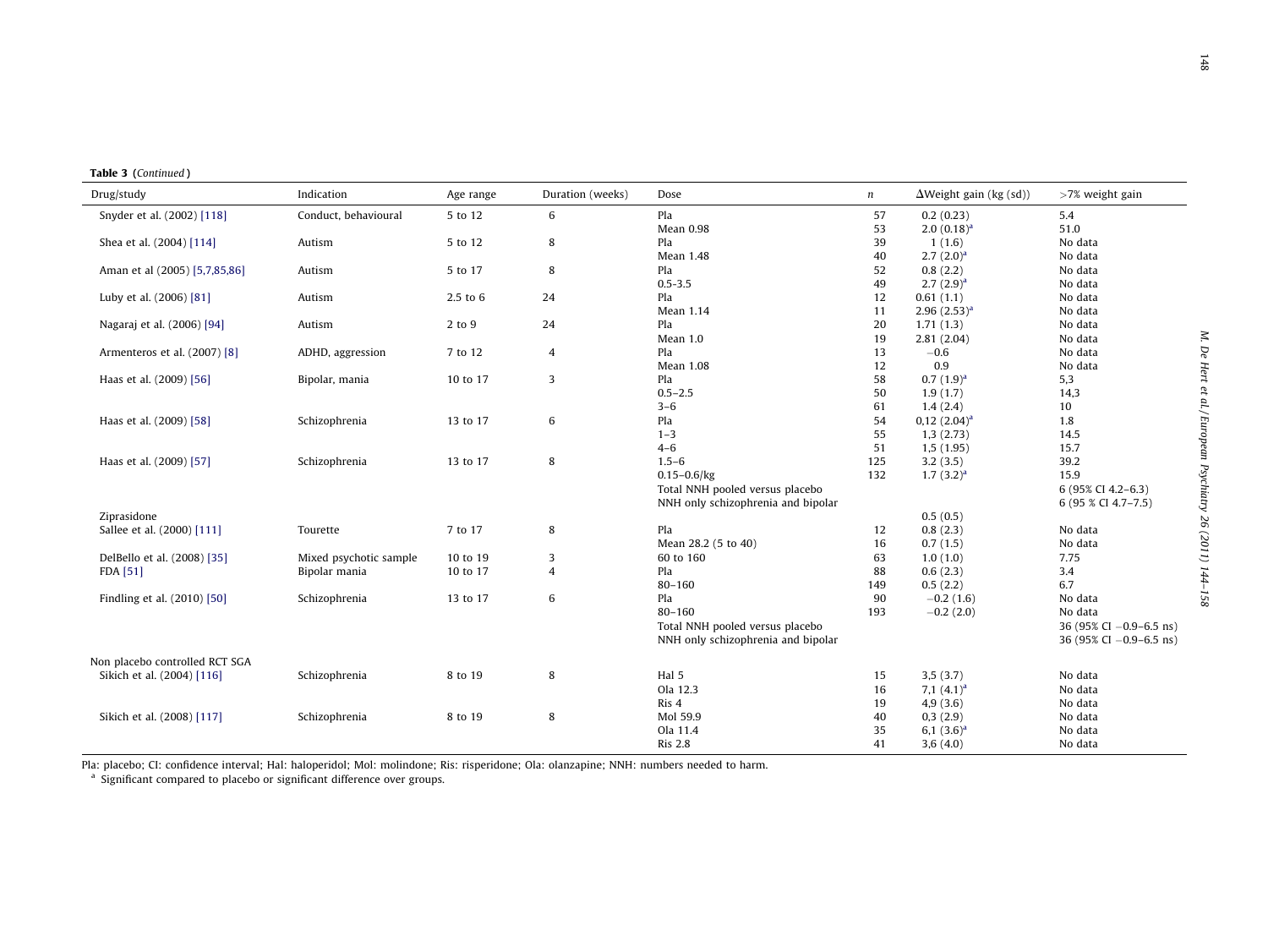<span id="page-5-0"></span>

Fig. 2. Mean weight change in short-trem trials (31 studies) (mean change from baseline and standard deviations; number of studies, number of participants, mean duration of studies, w: weeks).

(aripiprazole, CI 8.3–16.8) (overall NNH for all SGA: 7 [CI 5.9–8.0]). The NNH of 36 (CI –0.9–6.5) for ziprasidone was not significantly different from placebo, but this results was only based on a single study in bipolar disorder. The NNH for aripiprazole was in part driven by data in youth with autism. Analysis of the NNH for patients with schizophrenia and bipolar patients only did not change the results for olanzapine (NNH 3, CI 2.1–3.1) nor risperidone (NNH 6, CI 4.7–7.5), but in these samples, aripiprazole did not differ from placebo anymore and was comparable to ziprasidone, with a NNH of 39 (CI  $-0.2$  to 5.4).

A formal meta-analysis was possible in 24 studies including 3048 youth (1934 on an SGA and 1114 on placebo). In these trials of paediatric populations with varying ages and diagnoses, ziprasidone was associated with the lowest weight gain ( $-0.04$  kg,  $95\%$ CI:-0.38 to +0.30), followed by aripiprazole (0.79 kg, 95% CI: 0.54 to 1.04), quetiapine (1.43 kg, 95% CI: 1.17 to 1.69) and risperidone (1.76 kg, 95% CI: 1.27 to 2.25) were intermediate, and olanzapine was associated with the most weight gain (3.45 kg, 95% CI: 2.93 to 3.97) ([Fig. 3\)](#page-6-0).

## 3.2. Metabolic adverse effects and metabolic syndrome components

Multiple prospective studies have reported that obesity, metabolic abnormalities and weight gain during childhood strongly predict obesity, metabolic syndrome (MetS), hypertension, cardiovascular morbidity, sleep apnoea, osteoarthritis and malignancy risk in adulthood [\[22,120\].](#page-12-0)

MetS is a constellation of physical and laboratory features that is more common in obese patients and predisposes adults and children to atherosclerotic CVD. The occurrence of MetS in young individuals predicts early atherosclerosis and vascular disease as adults.

In children, normal values for the parameters that are part of the MetS change with age, height and gender, and therefore modified criteria have been proposed for use in children and adolescents (20,23,24). In children and adolescents, at least three of the five criteria must be met [\[20,130\].](#page-12-0) Currently, there exists no universally accepted definition of the MetS for children and adolescents [\[28\].](#page-12-0)

The International Diabetes Federation (IDF) suggests that for children (10–16 years), MetS can be diagnosed by abdominal obesity and the presence of two or more clinical features. They use a threshold value for triglyceride level of 1.69 mmol/l (150 mg/dl) ([Table 4\)](#page-7-0) [\[130\]](#page-14-0).

As shown in the weight gain section, one of the most pronounced adverse effects of SGA is weight gain [\[103\].](#page-14-0) The average increase in weight and body mass index is twice as high in patients started on SGA compared with first-generation antipsychotics, yet agents within each of these classes produce heterogeneous outcomes [\[30,116,117\]](#page-12-0). The odds of developing MetS in MetS free young adults were three-fold in patients started on SGA compared to FGA, and there were significant differences between SGA in their risk to induce MetS in first-episode patients [\[30\]](#page-12-0).

The effects of SGA in children on glucose and lipids are less well studied [\(Table 4](#page-7-0)). Only a limited number of mostly recent studies directly evaluated the impact of SGA on these MetS components in young patients. The SGA associated with the largest weight changes also seem to be associated with the largest effects on glucose and lipids [\[25,93,98\]](#page-12-0).

Diabetes mellitus is another much-feared consequence of significant weight gain and obesity. In patients receiving SGA, there may also be direct effects on insulin secretion [\[1\]](#page-12-0). There may be several underlying mechanisms: increased adipose tissue potentially results in insulin resistance, glucose intolerance and diabetes. The increase in fatty acids could alter glucose metabolism, or the pancreatic  $\beta$ -cell response is diminished [\[120\].](#page-14-0) A case-report describes the development of diabetes in a young patient (14 years) after several months of risperidone treatment, which was reversible after stopping the antipsychotic [\[76\].](#page-13-0) There is a short- and long-term risk for the development of diabetes. A worrisome finding was that in some patients, diabetes mellitus did not resolve after discontinuation of the antipsychotic [\[18,76\].](#page-12-0) In addition to diabetes, SGA have been associated with hyperlipidaemia. This is relevant, as research has shown that hypertriglyceridaemia is an independent risk factor for CVD [\[9,28,29,32,61,100,120\].](#page-12-0)

## 3.3. Effect on thyroid function

There are only data available of the effect of quetiapine on thyroid function. Quetiapine has been noted to decrease serum total thyroxine (T4) in some studies. Although the mechanism of this effect is unknown, serum free thyroxine and thyroid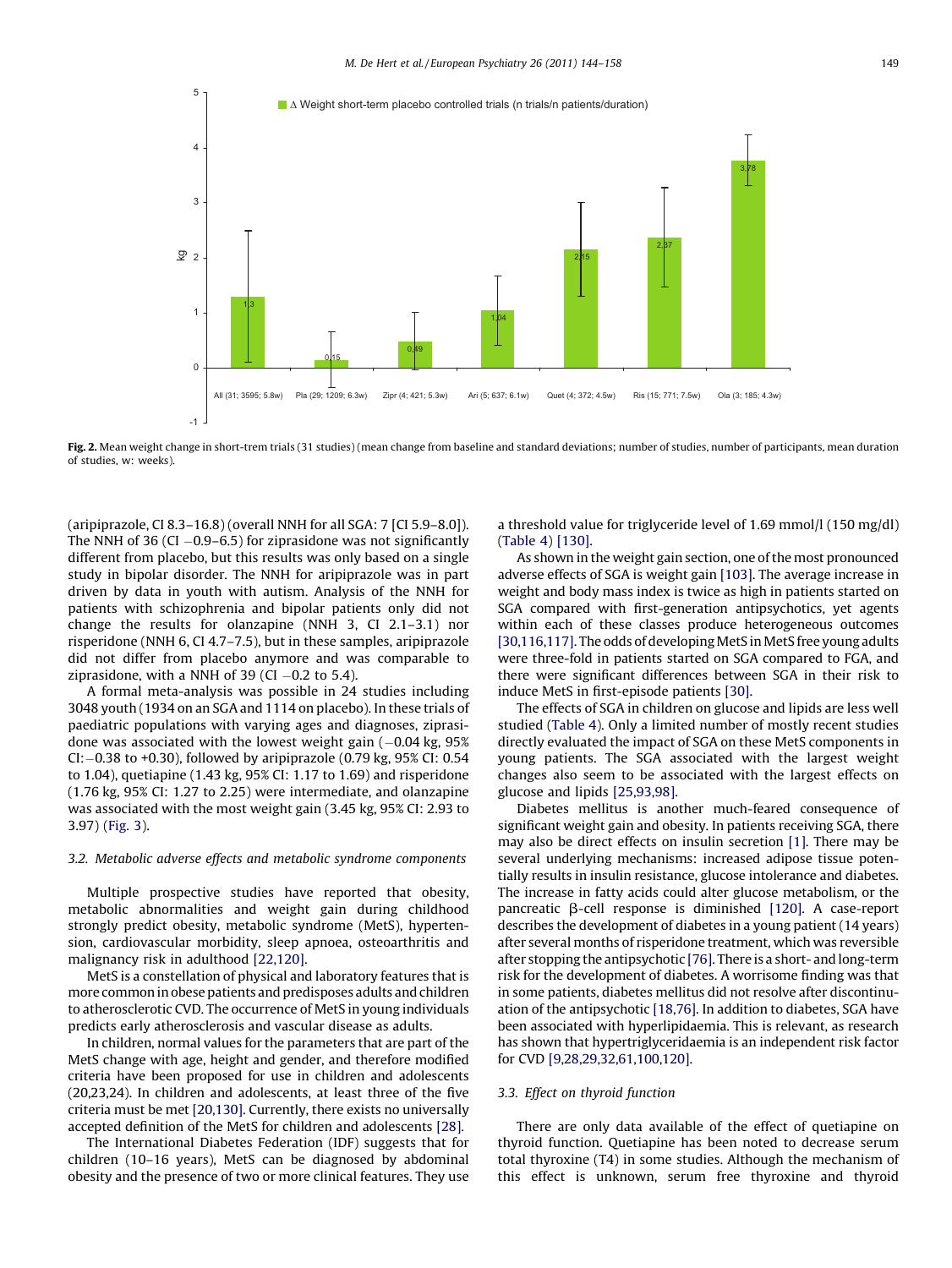<span id="page-6-0"></span>

|                                                                                                                                                               |              | AP          |           |               | PBO        |           |                 | Mean Difference                                 | Mean Difference                   |
|---------------------------------------------------------------------------------------------------------------------------------------------------------------|--------------|-------------|-----------|---------------|------------|-----------|-----------------|-------------------------------------------------|-----------------------------------|
| Study or Subgroup                                                                                                                                             | Mean         |             |           | SD Total Mean |            |           | SD Total Weight | IV, Random, 95% CI                              | IV, Random, 95% Cl                |
| 1.1.1 Aripiprazole                                                                                                                                            |              |             |           |               |            |           |                 |                                                 |                                   |
| Findling'08 10                                                                                                                                                | 0            | 2.1         | 99        | $-0.8$        | 2.6        | 98        | 3.4%            | 0.80 [0.14, 1.46]                               |                                   |
| Findling'08 30                                                                                                                                                | 0.2          | 2.3         | 97        | $-0.8$        | 2.6        | 98        | 3.4%            | 1.00 [0.31, 1.69]                               |                                   |
| Findling'09 BD 10                                                                                                                                             |              | $0.82$ 1.69 | 75        | 0.56          | 2.14       | 65        | 3.4%            | $0.26$ [- $0.39$ , $0.91$ ]                     |                                   |
| Findling'09 BD 30                                                                                                                                             | 1.08         | 2.27        | 73        | 0.56          | 2.14       | 65        | 3.3%            | 0.52 [-0.22, 1.26]                              |                                   |
| Marcus 09 05 mg/d                                                                                                                                             | 1.3          | 2.23        | 52        |               | $0.3$ 2.24 | 51        | 3.1%            | 1.00 [0.14, 1.86]                               |                                   |
| Marcus 09 10 mo/d                                                                                                                                             | 1.3          | 2.23        | 59        |               | $0.3$ 2.24 | 51        | 3.2%            | 1.00 [0.16, 1.84]                               |                                   |
| Marcus 09 15 mg/d                                                                                                                                             | 1.5          | 2.2         | 54        |               | $0.3$ 2.24 | 51        | 3.1%            | 1.20 [0.35, 2.05]                               |                                   |
| Owen'09 2-15 mg/d                                                                                                                                             | 2            | 2.01        | 45        |               | $0.8$ 2.03 | 49        | 3.2%            | 1.20 [0.38, 2.02]                               |                                   |
| Tramontina'09<br>Subtotal (95% CI)                                                                                                                            | 1.2          | 1.5         | 25<br>579 | 0.72          | 1.2        | 18<br>546 | 3.2%<br>29.3%   | $0.48$ [ $-0.33$ , 1.29]<br>$0.79$ [0.54, 1.04] |                                   |
| Heterogeneity: Tau <sup>2</sup> = 0.00; Chi <sup>2</sup> = 6.36, df = 8 (P = 0.61); l <sup>2</sup> = 0%                                                       |              |             |           |               |            |           |                 |                                                 |                                   |
| Test for overall effect: $Z = 6.15$ (P < 0.00001)                                                                                                             |              |             |           |               |            |           |                 |                                                 |                                   |
| 1.1.2 Olanzapine                                                                                                                                              |              |             |           |               |            |           |                 |                                                 |                                   |
| Hollander'06                                                                                                                                                  | 3.4          | 2.2         | 6         | 0.7           | 0.7        | 5         | 1.8%            | 2.70 [0.84, 4.56]                               |                                   |
| Kryzhanovskaya'09                                                                                                                                             |              | 4.26 3.33   | 72        | 0.13          | 2.8        | 34        | 2.6%            | 4.13 [2.91, 5.35]                               |                                   |
| Tohen'07                                                                                                                                                      |              | 3.66 2.18   | 105       |               | $0.3$ 1.67 | 54        | 3.5%            | 3.36 [2.75, 3.97]                               |                                   |
| Subtotal (95% CI)                                                                                                                                             |              |             | 183       |               |            | 93        | 7.9%            | 3.45 [2.93, 3.97]                               |                                   |
| Heterogeneity: Tau <sup>2</sup> = 0.00; Chi <sup>2</sup> = 1.91, df = 2 (P = 0.39); l <sup>2</sup> = 0%                                                       |              |             |           |               |            |           |                 |                                                 |                                   |
| Test for overall effect: $Z = 12.92$ (P < 0.00001)                                                                                                            |              |             |           |               |            |           |                 |                                                 |                                   |
|                                                                                                                                                               |              |             |           |               |            |           |                 |                                                 |                                   |
| 1.1.3 Quetiapine                                                                                                                                              |              |             |           |               |            |           |                 |                                                 |                                   |
| DelBello'07 400                                                                                                                                               | 1.7          | 2           | 93        | 0.4           | 1.7        | 89        | 3.6%            | 1.30 [0.76, 1.84]                               |                                   |
| DelBello'07 600                                                                                                                                               | 1.7          | 2.3         | 95        | 0.4           | 1.7        | 89        | 3.5%            | 1.30 [0.72, 1.88]                               |                                   |
| DelBello'09                                                                                                                                                   | 2.3          | 0.6         | 17        | 0.9           | 0.6        | 15        | 3.7%            | 1.40 [0.98, 1.82]                               |                                   |
| Findling'08 400                                                                                                                                               | 1.9          | 2.5         | 73        | $-0.1$        | 2.8        | 73        | 3.1%            | 2.00 [1.14 2.86]                                |                                   |
| Findling'08 800                                                                                                                                               | 1.5          | 2.6         | 74        | $-0.1$        | 2.8        | 73        | 3.1%            | 1.60 [0.73, 2.47]                               |                                   |
| Subtotal (95% CI)                                                                                                                                             |              |             | 352       |               |            | 339       | 17.0%           | 1.43 [1.17, 1.69]                               |                                   |
| Heterogeneity: Tau <sup>2</sup> = 0.00; Chi <sup>2</sup> = 2.26, df = 4 (P = 0.69); l <sup>2</sup> = 0%<br>Test for overall effect: $Z = 10.78$ (P < 0.00001) |              |             |           |               |            |           |                 |                                                 |                                   |
|                                                                                                                                                               |              |             |           |               |            |           |                 |                                                 |                                   |
| 1.1.4 Risperidone                                                                                                                                             |              |             |           |               |            |           |                 |                                                 |                                   |
| Aman'02                                                                                                                                                       | 2.2          | 1.8         | 55        | 0.9           | 1.5        | 63        | 3.5%            | 1.30 [0.70, 1.90]                               |                                   |
| Aman'05                                                                                                                                                       | 2.7          | 2.9         | 49        | 0.8           | 2.2        | 52        | 2.9%            | 1.90 [0.89, 2.91]                               |                                   |
| Findling'00                                                                                                                                                   | 4.2          | 0.7         | 10        | 0.74          | 0.9        | 10        | 3.3%            | 3.46 [2.75, 4.17]                               |                                   |
| Haas'09 1-3                                                                                                                                                   | 1.3          | 2.73        | 55        | $0.12$ 2.04   |            | 54        | 3.1%            | 1.18 [0.28, 2.08]                               |                                   |
| Haas'09 4-6                                                                                                                                                   |              | 1.5 1.95    | 51        | $0.12$ 2.04   |            | 54        | 3.3%            | 1.38 [0.62, 2.14]                               |                                   |
| Haas'09 BD 0.5-2.5                                                                                                                                            | 1.9          | 1.7         | 49        | 0.7           | 1.9        | 57        | 3.4%            | 1.20 [0.51, 1.89]                               |                                   |
| Haas'09 BD 3-6                                                                                                                                                | 1.4          | 2.4         | 60        | 0.7           | 1.9        | 57        | 3.2%            | 0.70 [-0.08, 1.48]                              |                                   |
| Hellings'01                                                                                                                                                   | 4            | 2.5         | 11        | 0.1           | 1.3        | 11        | 2.0%            | 3.90 [2.23, 5.57]                               |                                   |
| Luby 06                                                                                                                                                       | 2.96         | 2.53        | 11        | 0.61          | 1.1        | 12        | 2.1%            | 2.35 [0.73, 3.97]                               |                                   |
| Nagaraj'06                                                                                                                                                    | 2.81         | 2.04        | 19        | 1.71          | 1.3        | 20        | 2.8%            | 1.10 [0.02, 2.18]                               |                                   |
| Shea'04                                                                                                                                                       | 2.7          | 2           | 40        | 1             | 1.6        | 38        | 3.2%            | 1.70 [0.90, 2.50]                               |                                   |
| Snyder'02                                                                                                                                                     | 2.2          | 1.3         | 52        |               | $0.2$ 1.72 | 56        | 3.5%            | 2.00 [1.43, 2.57]                               |                                   |
| Subtotal (95% CI)                                                                                                                                             |              |             | 462       |               |            | 484       | 36.4%           | 1.76 [1.27, 2.25]                               |                                   |
| Heterogeneity: Tau <sup>2</sup> = 0.54; Chi <sup>2</sup> = 45.50, df = 11 (P < 0.00001); l <sup>2</sup> = 76%                                                 |              |             |           |               |            |           |                 |                                                 |                                   |
| Test for overall effect: $Z = 7.01$ (P < 0.00001)                                                                                                             |              |             |           |               |            |           |                 |                                                 |                                   |
|                                                                                                                                                               |              |             |           |               |            |           |                 |                                                 |                                   |
| 1.1.5 Ziprasidone                                                                                                                                             |              |             |           |               |            |           |                 |                                                 |                                   |
| DelBello'08                                                                                                                                                   | 0.5          | 2.2         | 149       | 0.6           | 2.3        | 88        | 3.5%            | $-0.10[-0.70, 0.50]$                            |                                   |
| Findling'10                                                                                                                                                   | $-0.22$ 2.02 |             | 193       | $-0.22$ 1.57  |            | 90        | 3.7%            | $0.00$ [ $-0.43$ , $0.43$ ]                     |                                   |
| Sallee'00                                                                                                                                                     | 0.7          | 1.5         | 16        | 0.8           | 2.3        | 12        | 2.2%            | $-0.10$ [-1.59, 1.39]                           |                                   |
| Subtotal (95% CI)                                                                                                                                             |              |             | 358       |               |            | 190       | 9.4%            | $-0.04$ [ $-0.38$ , $0.30$ ]                    |                                   |
| Heterogeneity: Tau <sup>2</sup> = 0.00; Chi <sup>2</sup> = 0.08, df = 2 (P = 0.96); l <sup>2</sup> = 0%                                                       |              |             |           |               |            |           |                 |                                                 |                                   |
| Test for overall effect: $Z = 0.22$ (P = 0.83)                                                                                                                |              |             |           |               |            |           |                 |                                                 |                                   |
| Total (95% CI)                                                                                                                                                |              |             | 1934      |               |            |           | 1652 100.0%     | 1.41 [1.07, 1.75]                               |                                   |
| Heterogeneity: Tau <sup>2</sup> = 0.79; Chi <sup>2</sup> = 208.79, df = 31 (P < 0.00001); $P = 85\%$                                                          |              |             |           |               |            |           |                 |                                                 |                                   |
| Test for overall effect: $Z = 8.05$ (P < 0.00001)                                                                                                             |              |             |           |               |            |           |                 |                                                 | -2<br>n                           |
|                                                                                                                                                               |              |             |           |               |            |           |                 |                                                 | Favours treatment Favours control |

Fig. 3. Forest plot of weight change in kilogram in children and adolescents randomly treated with a second-generation antipsychotic or placebo.

stimulating hormone (TSH) generally remain within normal range in paediatric patients receiving quetiapine, suggesting that subjects remain euthyroid [\[20\]](#page-12-0).

# 3.4. Hyperprolactinaemia

The changes in prolactin in the RCTs in young patients are generally consistent with data in adults: largest and dosedependent increase with risperidone (seven studies), an increase

with olanzapine (two studies), mixed results for quetiapine (four studies) and ziprasidone (three studies) and a decrease with aripiprazole (four studies) [\(Table 5](#page-8-0)).

Many SGA cause less hyperprolactinaemia than FGA, although this effect varies across agents and is dose-dependent [\[20,23,110\].](#page-12-0) Hyperprolactinaemia is most pronounced with by risperidone and paliperidone, followed by amisulpride and haloperidol [\[20,68,110\].](#page-12-0) Risperidone can substantially elevate prolactin levels in a doserelated fashion [\[7,45,110\].](#page-12-0) A transient increase was reported with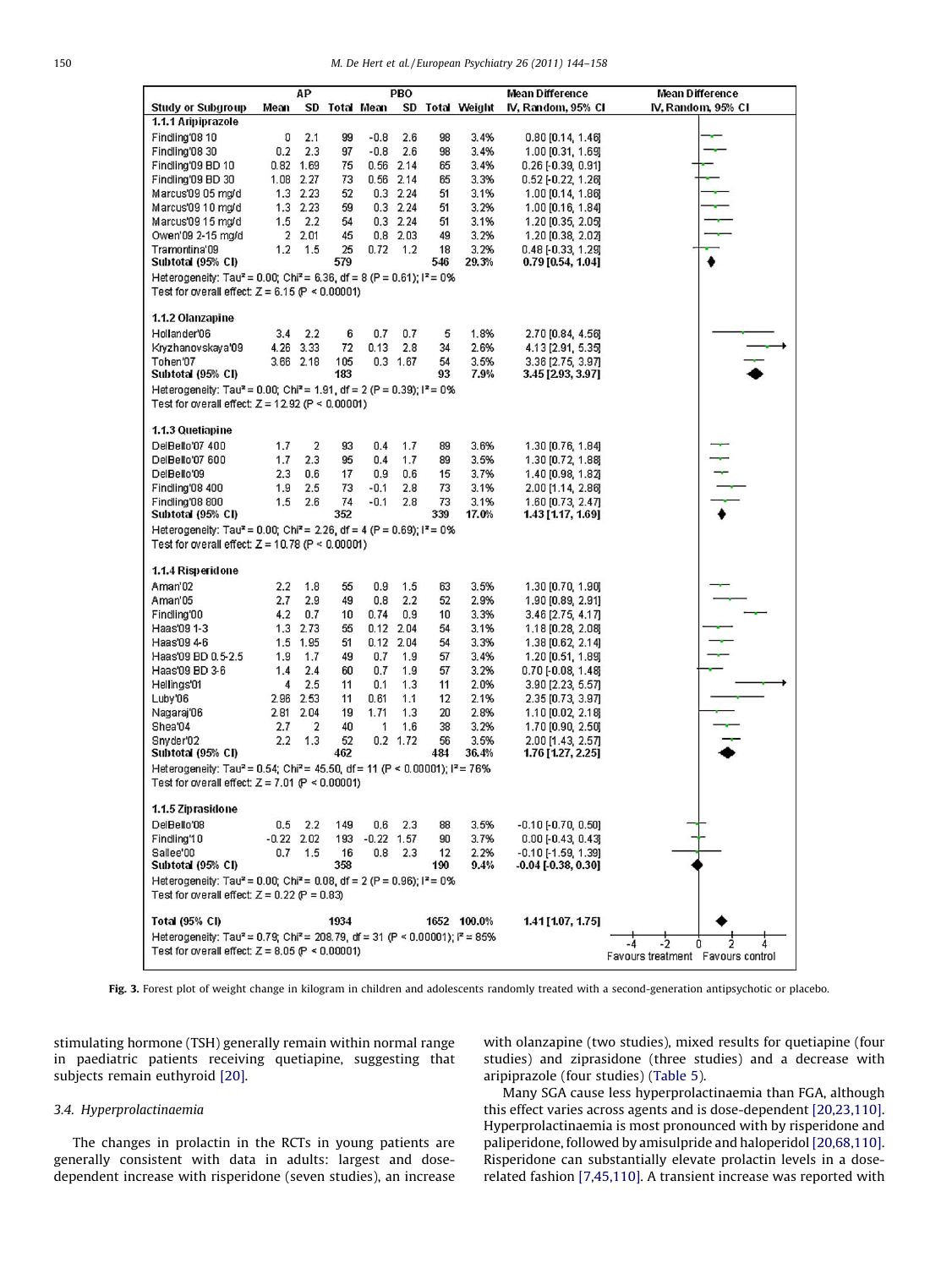<span id="page-7-0"></span>Table 4

The metabolic syndrome: criteria [\[20,23,130\]](#page-12-0).

| <b>Adults</b>                              | Children and adolescents                                     |
|--------------------------------------------|--------------------------------------------------------------|
| Abdominal obesity                          | Obesity                                                      |
| Waist circumference $>$ 102 cm in males    | Waist circumference $\geq$ percentile 90                     |
| Waist circumference $> 88$ cm in females   | $BMI >$ percentile 95                                        |
| Fasting serum triglyceride levels          | Fasting serum triglyceride levels                            |
| $>1.69$ mmol/l ( $>150$ mg/dl)             | $>1.24$ mmol/l ( $>110$ mg/dl)                               |
|                                            | $\geq$ 1.7 mmol/l (( $\geq$ 150 mg/dl) IDF (10 to 16 years)  |
| Fasting HDL-cholesterol                    | Fasting HDL-cholesterol                                      |
| $<$ 1.03 mmol/l ( $<$ 40 mg/dl) in males   | $\langle$ 1.03 mmol/l ( $\langle$ 40 mg/dl) (boys and girls) |
| $<$ 1.29 mmol/l ( $<$ 50 mg/dl) in females |                                                              |
| Blood pressure $> 130/85$ mmHg             | Blood pressure $>$ percentile 90 (adjusted for sex and age)  |
| Fasting glucose                            | Fasting glucose                                              |
| $>5.6$ mmol/l ( $>100$ mg/dl)              | $>$ 5.6 mmol/l ( $>$ 100 mg/dl)                              |

IDF: international diabetes federation, waist obligatory criterion.

olanzapine and ziprasidone. Clozapine, quetiapine and sertindole seem not to provoke an increase of the serum concentrations of prolactin [\[20,44,45,59,60,80,119\]](#page-12-0). Different studies have shown a mean decreases in serum prolactin during treatment with aripiprazole [\[46,47,82,104\]](#page-13-0). The effect of SGA on prolactin is variable and is a consequence of the peripheral antidopaminergic effect [\[7,46,48,52,82,104,110\].](#page-12-0) This effect may be more pronounced in postpuberal children and adolescents than in adults. This may be caused by an age-related decrease in dopamine receptors [\[20,121\].](#page-12-0) Clinical symptoms of hyperprolactinaemia are presented in [Table 6.](#page-9-0)

## 4. Monitoring of the metabolic adverse effects

Side-effects of antipsychotics must be monitored in paediatric patients, just as in adults [\[6,15,23,32,55\].](#page-12-0) It is important that screening is conducted regularly. In children and adolescents, adverse drug reactions related to antipsychotics seem to occur particularly in the first three months of therapy [\[1\]](#page-12-0).

To gain insight into a patient's metabolic risk requires the acquisition of basic clinical data, including taking a personal and family history. Laboratory values (e.g. fasting glucose and lipid levels) should be monitored at baseline [\[6,15,20–](#page-12-0) [24,31,32,55,88,103,120\]](#page-12-0). At the same time, body weight, height and sex- and age adjusted BMI z score and percentile values, as well as blood pressure should be measured.

Correll (2008) recommended checking cardiometabolic health parameters at baseline, 3, 6 and 12 months, with 6-monthly assessments thereafter, unless abnormalities appear [\[24\].](#page-12-0) The frequency of testing will depend on the presence of risk factors and detected abnormalities. When significant weight gain occurs or patients develop symptoms that are suggestive of new-onset diabetes, the frequency of the assessments must be increased. Fasting glucose and lipids should be monitored more often in children and adolescents than in adults because children can gain more weight relative to adults and also may be at greater risk for metabolic abnormalities. In adults, recent guidelines have recommended follow-up measurements at six weeks [\[32\]](#page-12-0) and/ or 12 weeks [\[32\]](#page-12-0) after initiation of treatment and at least annually [\[32\]](#page-12-0) or six-monthly [23-25] thereafter. A free online flowchart for screening and monitoring cardiometabolic risk in adults treated with antipsychotic medication was recently published in a joint statement from European psychiatrists, diabetologists and cardiologists ([www.europsy.net/, position statements](http://www.europsy.net/,%20position%20statements)) [\[32\].](#page-12-0) These guidelines are summarised in [Table 7,](#page-9-0) and are also be applicable in young patients, taking into account adapted threshold values of the specific variables [\[23,24,32\].](#page-12-0)

## 4.1. Body weight

Monitoring weight change as such has limited use in youth because they are expected to gain weight as part of normal development. Weight z-score or, especially, BMI z-score change is a more accurate measure to follow. The threshold values are different from those used in adults [\[20,23,24\].](#page-12-0) A generally accepted definition of clinically significant weight gain during development does not exist, but a BMI increase of at least 0.5 z-scores (i.e., standard deviations) has been proposed [\[20\]](#page-12-0) and applied [\[128\]](#page-14-0).

Similarly, due to considerable differences in weight-to-heightratio relationships during normal development, BMI is not useful to determine normal or abnormal weight categories. Normative tables by sex and age are available [\[20,128\]](#page-12-0). Children and adolescents between the 85th and less than the 95th percentile for BMI by age and sex are considered ''overweight'', while BMI percentiles by age and sex at or beyond the 95th percentile are considered ''obese'' ([http://www.cdc.gov/obesity/defining.html\)](http://www.cdc.gov/obesity/defining.html) [\[20,24,128\]](#page-12-0).

Independent of total adiposity, a central distribution of fat is believed to be a risk factor for poor health in both adults and children. Excess abdominal fat is associated with hyperlipidaemia, cardiovascular risk factors, type 2 diabetes and other morbidities. Accurate measurement of total and regional body fat is fundamental in order to detect as early as possible whether the child is deviating from normal values. Individuals with high waist circumference are more likely to have hypertension, diabetes, dyslipidemia and MetS. Evidence has supported that waist circumference is a better predictor of CVD and visceral fat than BMI [\[42\]](#page-12-0). However, although waist circumference percentile tables that are sex- and age- adjusted are available, the imprecision of this measure in general clinical practice is large in young patients and the routine measurement of waist circumference in youth is currently not endorsed (online: [http://www.gghjournal.com/](http://www.gghjournal.com/volume21/1/ab17.cfm) [volume21/1/ab17.cfm\)](http://www.gghjournal.com/volume21/1/ab17.cfm) [\[20,23,24\]](#page-12-0).

## 4.2. Glucose

Fasting glucose thresholds for prediabetes 5.55–6.94 mmol/l (100–125 mg/dl) and diabetes  $\geq$ 6.99 mmol/l ( $\geq$ 126 mg/dl) are similar for paediatric and adult patients [\[20,24\].](#page-12-0)

Symptoms that are suggestive of new-onset diabetes are weight loss, polyuria, polydipsia and change in mental status [\[20,23\].](#page-12-0) Also, signs and symptoms of diabetic ketoacidosis should be monitored on a regular basis: rapid onset of polyuria, polydipsia, weight loss, nausea, vomiting, dehydratation, rapid respiration, clouding of sensorium, even coma [\[6,19\].](#page-12-0)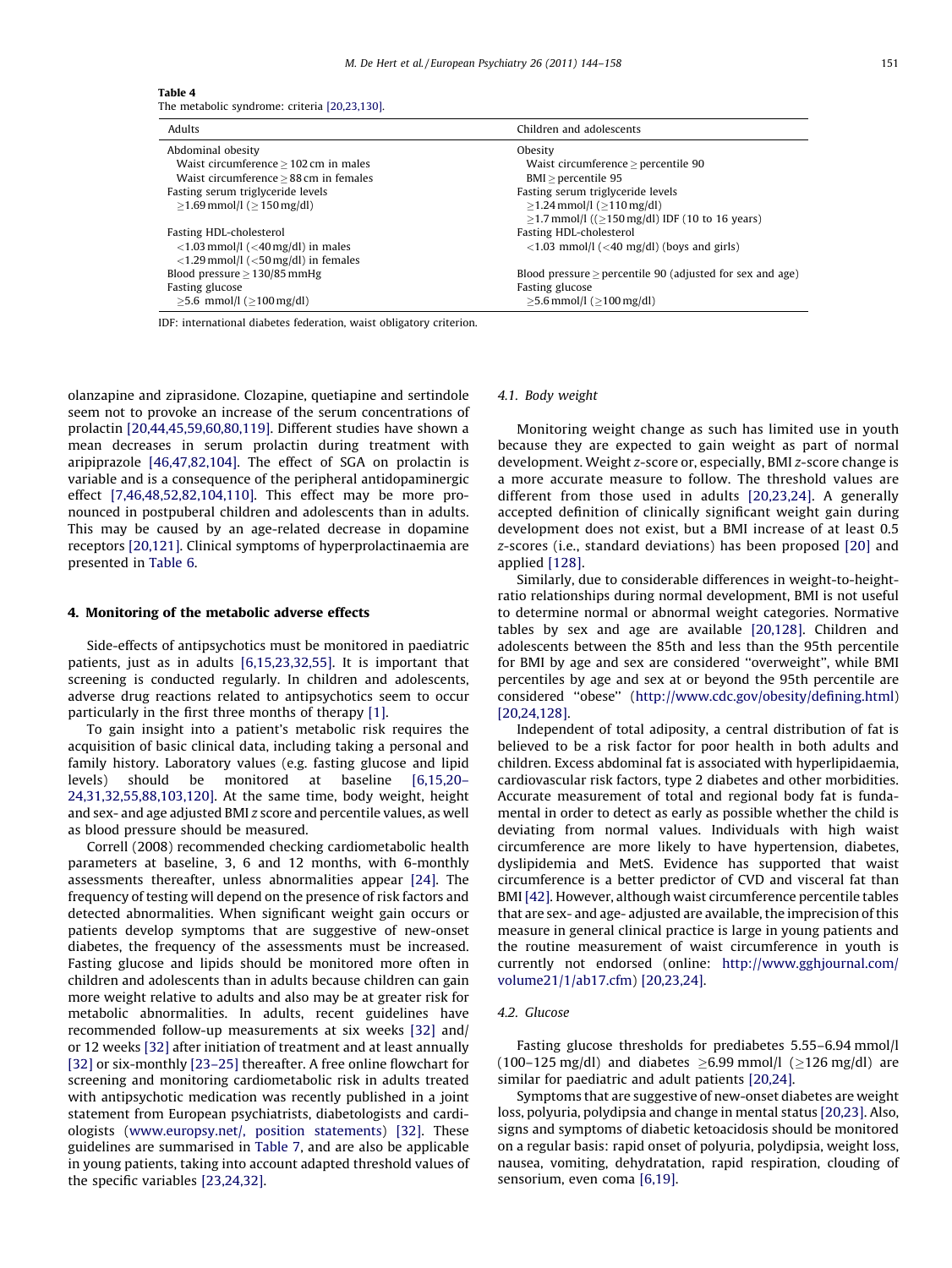# <span id="page-8-0"></span>Table 5

Changes in prolactin, glucose and lipids in randomised controlled trials of second-generation antipsychotics in patients <sup>&</sup>lt;18 years.

| Drug/study                         | Indication                          | Age range                        | Duration (weeks) | Effect on prolactin                      | Effect on glucose    | Effect on lipids                                             |
|------------------------------------|-------------------------------------|----------------------------------|------------------|------------------------------------------|----------------------|--------------------------------------------------------------|
| Aripiprazole                       |                                     |                                  |                  |                                          |                      |                                                              |
| Findling et al. (2008) [46]        | Schizophrenia                       | 13 to 17                         | $\,6\,$          | Prolactin decrease all arms, significant | No change            | No change                                                    |
| Findling et al. (2009) [47]        | Bipolar, mania mixed                | 10 to 17                         | $\overline{4}$   | Prolactin decrease all arms, significant | No change            | No change                                                    |
| Marcus et al. (2009) [82]          | Autism                              | 6 to 17                          | 8                | Significant decrease                     | No change            | No change                                                    |
| Owen et al. (2009) [104]           | Autism                              | 5 to 15                          | 8                | Significant decrease                     | No change            | No change                                                    |
| Tramontina et al. (2009) [124]     | Bipolar and ADHD                    | 8 to 18                          | 6                | No data                                  | No data              | No data                                                      |
| Olanzapine                         |                                     |                                  |                  |                                          |                      |                                                              |
| Hollander et al. (2006) [64]       | Pervasive developmental<br>disorder | 6 to 14                          | 8                | No data                                  | No data              | No data                                                      |
| Tohen et al. (2007) [123]          | Bipolar, mania                      | 13 to 17                         | 3                | Significant increase                     | Significant increase | Significant increase cholesterol<br>and triglycerides        |
| Kryzhanovskaya et al. (2009) [73]  | Schizophrenia                       | 13 to 17                         | 6                | Significant increase                     | No change            | Significant increase triglycerides,<br>trend for cholesterol |
| Quetiapine                         |                                     |                                  |                  |                                          |                      |                                                              |
| DelBello et al. (2007) [34]        | Bipolar, mood                       | Mean 14.7                        | 12               | No change                                | No change            | No change                                                    |
| DelBello et al. (2009) [35]        | Bipolar, depressed                  | 12 to 18                         | 8                | Non significant change                   | No change            | Significant increase<br>triglycerides                        |
| FDA (2010) [53]                    | Bipolar, mania S149                 | 10 to 17                         | 3                | No change                                | No change            | Significant increase cholesterol<br>and triglycerides        |
| FDA (2010) [53]                    | Schizophrenia, S112                 | 13 to 17                         | 6                | Prolactin decrease all arms              | No change            | Significant increase cholesterol<br>and triglycerides        |
| Risperidone                        |                                     |                                  |                  |                                          |                      |                                                              |
| Findling et al. (2000) [43]        | Conduct disorder                    | 5 to 15                          | 10               | No data                                  | No data              | No data                                                      |
| Buitelaar et al. (2001) [14]       | Behavioural, aggression             | 11 to 15                         | 6                | Significant increase                     | No data              | No data                                                      |
| Hellings et al. (2001) [63]        | Autism                              | 8 to 16                          | 16               | No data                                  | No data              | No data                                                      |
| Van Bellinghen et al. (2001) [126] | Behavioural                         | 6 to 14                          | $\overline{4}$   | No data                                  | No data              | No data                                                      |
| Aman et al. 2002 [4]               | Conduct, behavioural                | 5 to 17                          | 8                | No data                                  | No data              | No data                                                      |
| Scahill et al. (2003) [112]        | Tourette                            | $6 - 62$<br>(young mean $11.1$ ) | 8                | No data                                  | No data              | No data                                                      |
| Snyder et al. 2002 [118]           | Conduct, behavioural                | 5 to 12                          | 6                | Significant increase                     | No data              | No data                                                      |
| Shea et al. (2004) [114]           | Autism                              | 5 to 12                          | 8                | No data                                  | No data              | No data                                                      |
| Aman et al. (2005) [5,7,85,86]     | Autism                              | 5 to 17                          | 8                | Significant increase                     | No data              | No data                                                      |
| Luby et al. 2006 [81]              | Autism                              | $2.5$ to $6$                     | 24               | Significant increase                     | No data              | No data                                                      |
| Nagaraj et al. (2006) [94]         | Autism                              | 2 to 9                           | 24               | No data                                  | No data              | No data                                                      |
| Armenteros et al. (2007) [8]       | ADHD, aggression                    | 7 to 12                          | $\overline{4}$   | No data                                  | No data              | No data                                                      |
| Haas et al. (2009) [56]            | Bipolar, mania                      | 10 to 17                         | 3                | Dose dependent increase, significant     | No change            | No change                                                    |
| Haas et al. (2009) [58]            | Schizophrenia                       | 13 to 17                         | 6                | Dose dependent increase, significant     | No change            | No change                                                    |
| Haas et al. (2009) [57]            | Schizophrenia                       | 13 to 17                         | 8                | Increase with both doses                 | No change            | No change                                                    |
| Ziprasidone                        |                                     |                                  |                  |                                          |                      |                                                              |
| Sallee et al. (2000) [111]         | Tourette                            | 7 to 17                          | 8                | No change                                | No change            | No change                                                    |
| DelBello et al. (2008) [35]        | Mixed psychotic sample              | 10 to 19                         | 3                | Small increase                           | No change            | Significant decrease cholesterol<br>and triglycerides        |
| FDA [51]                           | Bipolar mania                       | 10 to 17                         | $\overline{4}$   | No change                                | No change            | Significant decrease cholesterol<br>and triglycerides        |
| Findling et al. (2010) [50]        | Schizophrenia                       | 13 to 17                         | 6                | No data                                  | No data              | No data                                                      |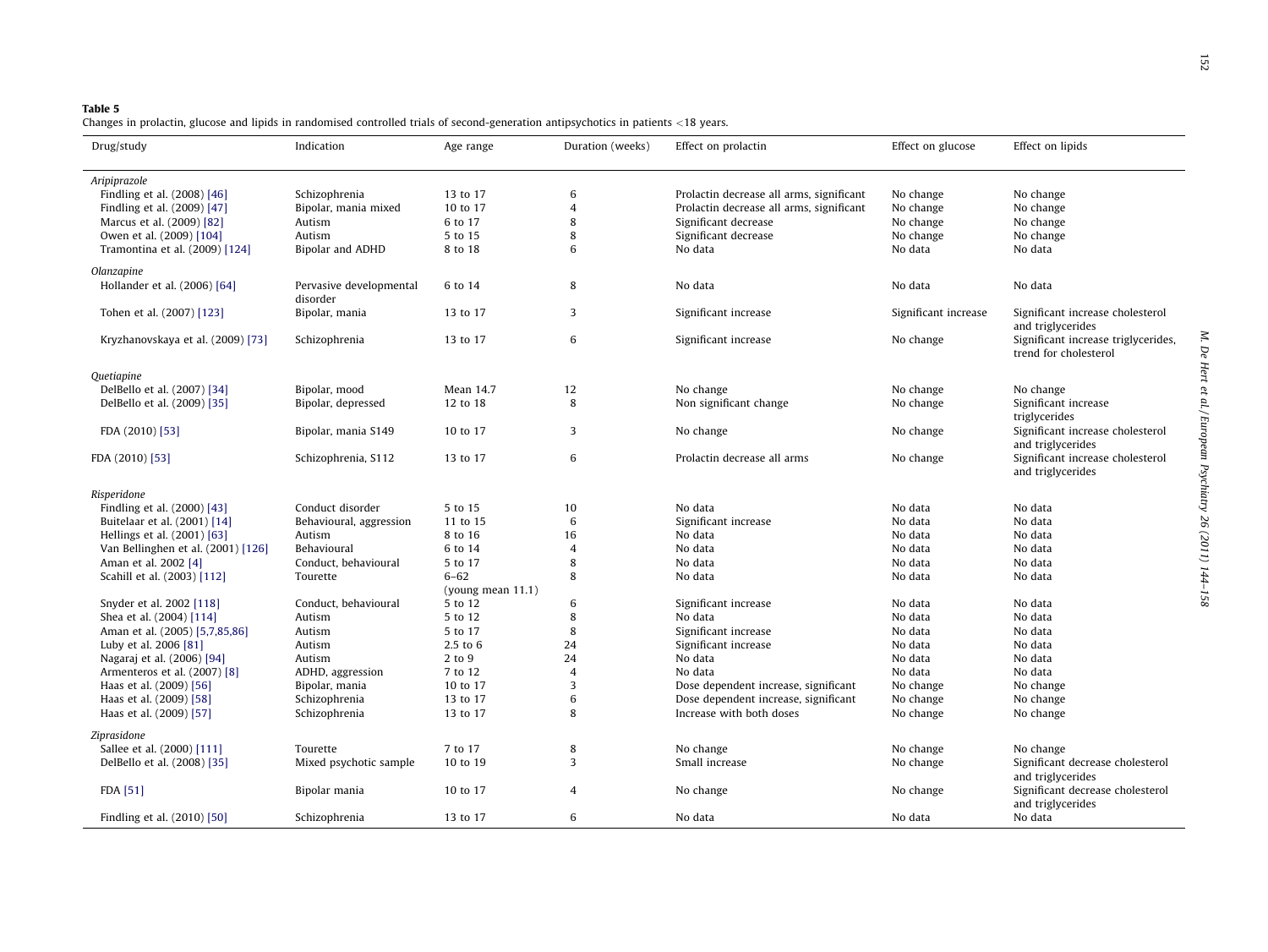#### <span id="page-9-0"></span>Table 6

Signs and symptoms of hyperprolactinemia [\[20,59,71\]](#page-12-0).

|  |  | Signs and symptoms of hyperprolactinemia |
|--|--|------------------------------------------|
|  |  |                                          |

| Hypogonadism: amenorrhea, low oestrogen (females), low testosterone (males)<br>Stimulation of breast glandular growth (females and males) |
|-------------------------------------------------------------------------------------------------------------------------------------------|
| Galactorrhea (females > males)                                                                                                            |
| Gynaecomastia (males) and breast tension or tenderness (females)                                                                          |
| Libido decreased (females and males)                                                                                                      |
| Sexual dysfunction (males and females)                                                                                                    |
| Osteoporosis (females and males)                                                                                                          |
| Failure to enter or progress through puberty in children (unclear)                                                                        |
| Hirsutism (females)                                                                                                                       |
| (Controversial) relationship to benign pituitary tumours                                                                                  |
|                                                                                                                                           |

# 4.3. Serum lipids

In children and adolescents (2–18 years), a total cholesterol concentration of 4.40–5.15 mmol/l (170–199 mg/dl) is borderline abnormal and  $>5.17$  mmol/l ( $>200$  mg/dl) is elevated [\[28\]](#page-12-0). For LDL, the values are respectively 2.84–3.34 mmol/l (110-129 mg/dl) and  $>3.36$  mmol/l ( $\geq$ 130 mg/dl). A HDL concentration of  $<$ 0.91 mmol/l ( $<$ 40 mg/dl) is considered to be abnormal for children and adolescents of both sexes [\[28\].](#page-12-0) These thresholds are lower than in adults [\[24\]](#page-12-0).

A triglyceride level of  $>1.69$  mmol/l ( $\geq$ 150 mg/dl) is an abnormal value in young adults [\[28,130\].](#page-12-0) An abnormally high triglyceride level in youths is  $>1.24$  mmol/l ( $\geq$ 110 mg/dl) [\[24\]](#page-12-0).

# 4.4. Blood pressure

Proper cuff sizes are essential for assessing blood pressure accurately in children [\[20,65\].](#page-12-0) In youth, blood pressure need to be adjusted for age, sex, height and weight, for which normative tables are available ([http://www.nhlbi.nih.gov/health/prof/heart/](http://www.nhlbi.nih.gov/health/prof/heart/hbp/hbp_ped.pdf) [hbp/hbp\\_ped.pdf\)](http://www.nhlbi.nih.gov/health/prof/heart/hbp/hbp_ped.pdf).

## 4.5. Thyroid function

Patients receiving quetiapine should probably have thyroid function tests monitored at baseline, at three months and at 1 year, with additional measurements every three months if TSH is elevated; treatment with thyroxine is not needed, unless serum TSH rises above the normal range [\[20\]](#page-12-0).

#### Table 7

EPA clinical practice guidelines for screening and monitoring.

#### 4.6. Prolactin

Regular assessment of menstruation, nipple discharge, gynaecomastia (also in boys), sexual functioning and pubertal development in patients receiving antipsychotic medication is essential. If problems appear temporally related to antipsychotic drug therapy, then check serum prolactin. If serum prolactin is elevated above the normal range, then inquire whether the female patient is taking any form of hormonal contraception and obtain a pregnancy test to rule out pregnancy because both can elevate prolactin levels. In addition, obtain TSH and serum creatinine (to rule out hypothyroidism and renal failure, which can also elevate prolactin) [\[20\]](#page-12-0).

#### 5. Management and treatment of metabolic adverse effects

Clinicians should be vigilant about the effect on weight gain and all components of the metabolic syndrome when using antipsychotics. In general, prevention of weight gain with nonpharmacologic approaches is preferable, including healthy lifestyle counselling (diet and regular exercise) at the time of treatment initiation and thereafter [\[125\].](#page-14-0) Not all antipsychotics are equal in their potential to induce cardiometabolic side-effects and that the least problematic agents should be used first whenever possible [\[37\]](#page-12-0). First line treatment options from a cardiometabolic point of view are aripiprazole or ziprasidone (both SGA) or molindone (FGA), as these thee agents have been found to induce the least adverse metabolic side effects. In paediatric populations, however, all antipsychotics have displayed some adverse metabolic effects, so it is unlikely that any truly metabolically neutral FGA or SGA agents exist. The consequence of this finding is that monitoring of adverse metabolic effects is indicated in every patient receiving antipsychotic treatment.

Options for management after weight gain has already occurred include potentially lowering doses or switching to alternative agents with lower risk (aripiprazole or ziprasidone) [\[10,99\].](#page-12-0) Alternatively, one could also add a healthy lifestyle intervention, or a medication that can alleviate specific adverse effects [\[24\].](#page-12-0) When there is an alternative treatment, the drug will probably be discontinued if an adverse effect becomes a problem that supersedes the benefits of medication [\[79\].](#page-13-0) The presented

| EAP/EASD/ESC clinical practice guideline |                                                           |                                                                        |
|------------------------------------------|-----------------------------------------------------------|------------------------------------------------------------------------|
| Ask                                      | Measure                                                   | Decide                                                                 |
| Personal/family history                  | Height                                                    | Behavioural change (overweight/obesity, prediabetes)                   |
| Cardiovascular disease                   | Weight                                                    | Smoking cessation                                                      |
| <b>Diabetes</b>                          | Waist circumference                                       | Switch medication                                                      |
| Hypertension                             | Blood pressure                                            |                                                                        |
| Activity level                           | Fasting glucose                                           |                                                                        |
| Diet                                     | <b>Fasting lipids</b>                                     |                                                                        |
| Smoking                                  | Prolactine when treatment with prolactin elevating agents | Referral to specialised services when severe abnormalities are present |

At minimum, the psychiatric provider should take responsibility for the monitoring of metabolic side effects of psychotropic agents

|                                  | Baseline | 6 weeks <sup>b</sup> | 12 weeks  | At least annually thereafter <sup>b</sup> |
|----------------------------------|----------|----------------------|-----------|-------------------------------------------|
| Medical history                  | л        |                      |           |                                           |
| Weight (BMI), waist <sup>a</sup> | ́        |                      |           | $\Lambda$                                 |
| Blood pressure                   | A        | A                    | Λ.        | $\Lambda$                                 |
| Fasting glucose                  | л        |                      | $\Delta$  | $\Lambda$                                 |
| Fasting lipids                   | л        | $\Delta$             | $\Lambda$ | $\Lambda$                                 |
| Lifestyle advice                 | ́        |                      |           | $\Lambda$                                 |

Adapted from [32].

a During initial phase of treatment, it is important to measure weight and height weekly to identify patients who gain weight rapidly; assessment of waist is difficult to interpret in growing youth, if performed, sex- and age-adjusted percentile tables are necessary: <http://www.gghjournal.com/volume21/1/ab17.cfm>.

<sup>b</sup> US recommendations do not suggest routine glucose and lipid monitoring every 6 weeks and recommend glucose and lipid monitoring every 6 months [\[23,24\].](#page-12-0)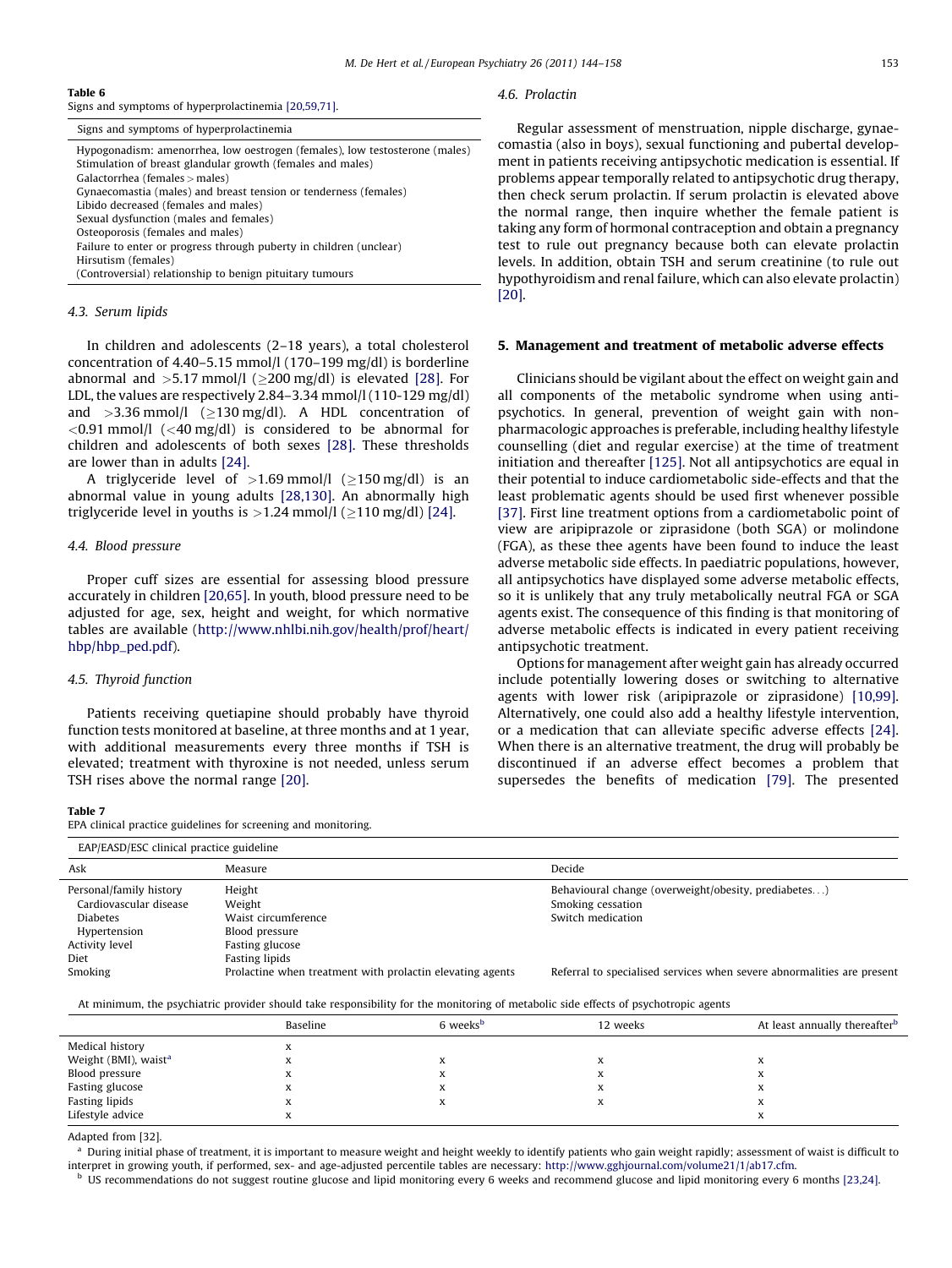monitoring and management recommendations in youth treated with antipsychotics are not treatment guidelines [\[20,24,32,83\]](#page-12-0).

# 5.1. Body weight

Some studies have indicated that weight control programs focusing on nutrition, exercise and motivation are effective in minimizing weight gain [\[39,125\].](#page-12-0) The American Heart Association provided updated dietary recommendations for children (older than 2 years). These guidelines include recommendations that children and adolescents have a balanced caloric intake with sufficient physical activity to achieve an appropriate weight [\[28\]](#page-12-0).

Therapies that have had some success in producing weight loss or at least stabilizing body weight in paediatric patients receiving antipsychotics include amantadine, metformin, orlistat and topiramate [\[16,20,23,72,120,126\].](#page-12-0) A recent systematic review and meta-analysis on the effectiveness of medication used to attenuate antipsychotic-related weight gain only found a significantly greater effect than with placebo for metformin, fefluramine, sibutramine, topiramate and reboxetine. The database was largest for metformin, but a significant weight reduction compared to placebo was only observed after weight gain had already occurred, not when given concurrently with starting the antipsychotic in a preventive fashion. Overall, the authors concluded that at present none of the treatments had sufficient evidence to be recommended for broad clinical use [\[84\],](#page-13-0) and only two of the 32 trials had been conducted in paediatric patients.

One of these paediatric studies was a randomized, double-blind, placebo-controlled trial that examined metformin treatment of weight gain associated with SGA in children and adolescents. Weight was stabilized in subjects receiving metformin, whereas patients randomized to placebo continued to gain more weight [\[72\].](#page-13-0) Metformin therapy was found to be safe and effective in reducing weight gain, impaired insulin sensitivity (metformin decreases insulin resistance), and abnormal glucose metabolism that can result from treatment of children and adolescents with SGA. This is relevant as it can be particularly difficult to successfully institute behavioural and dietary modifications in subjects with psychiatric disorders [\[72\]](#page-13-0). A recent open label trial in youth (10–18 years) treated with SGA and metformin showed stabilisation of the weight, and also a significant decrease in triglyceride levels. However, metformin did not improve insulin sensitivity and showed a trend toward increasing both LDL and cholesterol. Nevertheless, the authors concluded that metformin holds promise as a treatment for weight gain in paediatric patients [\[115\].](#page-14-0)

# 5.2. Dyslipidemia

Dyslipidemia should be treated initially with dietary measures. If this is not sufficient, drug therapy may be given with gemfibrozil, fenofibrate, a statin, fish oil or niacin [\[20\].](#page-12-0) Statins have recently been shown to be both effective and safe in antipsychotic induced dyslipidemia in adults [\[29,61\].](#page-12-0) Pharmacologic intervention in children younger than 8 years is only implemented if these patients have a dramatic elevation of cholesterol values  $($  > 12.93 mmol/l or > 500 mg/dl) [\[28\].](#page-12-0)

# 5.3. Hyperglycaemia and diabetes

Hyperglycemia and diabetes may be treated with diet, oral antidiabetic agents, or insulin, as needed, but it should also be remembered that diabetes induced by SGA agents may be reversible when the drug is stopped or switched to a metabolically more neutral agent [\[20\]](#page-12-0).

#### 5.4. Prolactin

If other possibilities of prolactin elevation are ruled out and side-effects are severe and persistent, switching to a non-prolactin elevating agent should be considered if dose reduction alone is insufficient. If switching is not an option, a dopamine agonist or partial agonist can be added.

# 6. Limitations

This review is based on a rather limited number of studies, which often did not present a comprehensive assessment of potential metabolic side-effects of SGA. The proposed clinical practice guidelines were not developed by a multidisciplinary group, did not involve stakeholders and were not supported by official medical societies. Patients were not involved in the creation of these recommendations and the guidelines were not tested in the targeted clinician group.

# 7. Discussion

The reviewed data suggest that olanzapine is the antipsychotic drug most likely to be associated with weight gain in children and adolescents across different indications, followed by risperidone and quetiapine. Across all studied samples, aripiprazole induced some weight gain, while ziprasidone was weight neutral compared to placebo. However, weight gain with aripiprazole was most pronounced in youth with autism, without available data in patients with autism spectrum disorders for quetiapine or ziprasidone. In the analysis of NNH limited to patients with schizophrenia or bipolar disorder, both aripiprazole and ziprasidone did not differ from placebo nor from each other. This difference in results suggests either that patients with autistic disorder are more vulnerable to weight gain, or that this vulnerability is related to the younger age of these patients or to the likely smaller degree of prior antipsychotic exposure and weight gain, leaving more room to detect the antipsychotic related weight gain. These results are generally similar to studies in adults with schizophrenia and schizophreniform disorders, showing that clozapine and olanzapine were the most likely to lead to weight gain, followed by quetiapine and risperidone. Aripiprazole and ziprasidone were relatively benign, but not without weight increase, especially in first episode patients and those without prior antipsychotic treatment[\[3,25,39,46,69,77,78,87,99,107,122\].](#page-12-0) Due to negative metabolic outcomes, recent treatment guidelines for adult patients with schizophrenia have suggested not to use clozapine and olanzapine as first-line agents [\[12\]](#page-12-0).

At present, there are insufficient data to explore potential doserelated effects of the different antipsychotics in youngsters. Only one paediatric cohort study has examined this question in antipsychotic-naive youth treated for the first three months, finding that weight gain and metabolic adverse effects were doserelated with risperidone, whereas only metabolic adverse effects were dose related with olanzapine, while no dose relationship was observed with aripiprazole and quetiapine [\[25\].](#page-12-0) A recent systematic review in adults on the subject did not find strong evidence that metabolic changes were dose-related [\[113\].](#page-14-0)

Patients who are previously unexposed to antipsychotics are particularly vulnerable to weight gain and this weight gain occurs rapidly within the first few weeks [\[25,122\].](#page-12-0) Making predictions on who is more likely to gain weight on a specific agent is difficult. Some clinical variables have been associated with a greater liability for weight gain: younger age, presence of overweight or obesity; being underweight, familial history of obesity, non-white ethnicity, tendency to eat when under stress, cannabis use [\[3,32\].](#page-12-0) Early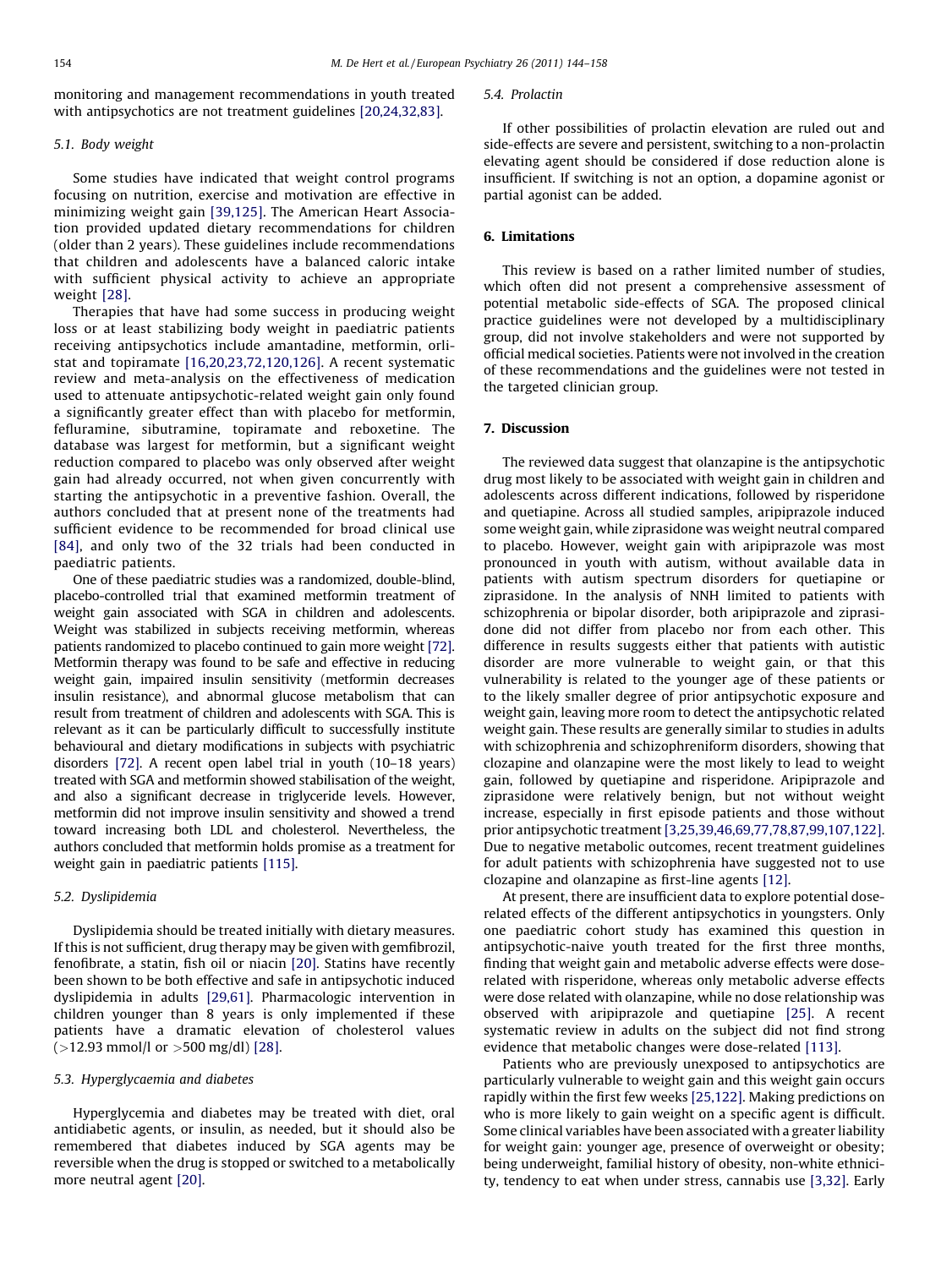weight gain  $(27\%)$  body weight within the first six weeks of olanzapine treatment) appears to be a good predictor of subsequent significant weight gain [\[32,129\].](#page-12-0) In addition to lower baseline BMI, higher haemoglobin level, red blood cell count and hematocrit were statistically significant biochemical predictors of greater BMI increase and obesity development in (the first episode of) schizophrenia [\[11\]](#page-12-0). Furthermore, children and adolescents with mental health problems often have multiple risk factors, including poor nutrition, inadequate exercise, substance abuse and lack of adequate health care monitoring [\[127\]](#page-14-0).

Mechanisms of weight increase associated with pharmacological treatment have not been fully understood. Potential mechanisms include disease related factors (changes in the metabolic rate, appetite changes), drug related factors (impact of drugs on serotonergic, histaminergic and noradrenergic transmission; satiety changes, sedation, dry mouth) and improvement related factors (dietary changes, changes in physical activity) [\[32,38–40\].](#page-12-0)

A small study indicated that weight gain during risperidone treatment is reversible after medication discontinuation in children with disruptive disorders. But far more data are needed before an assumption can be made that this is the case for all children [\[79\].](#page-13-0) Of note, weight gain associated with SGA in children did not differ between those taking and those not taking stimulant co-medication [\[48,120\]](#page-13-0).

Obesity has, besides the effect on medical morbidity, an impact on self-esteem, social development and compliance [\[39,67,106\].](#page-12-0) Weight gain is a serious complication in children and adolescents because weight gain is associated with health and psychosocial issues at a time when self-esteem and sexual functioning develop. Weight gain can also be associated with the development of eating disorders and depression [\[23\].](#page-12-0)

Because of variable individual sensitivities, not every patient with hyperprolactinaemia develops symptoms. Antipsychoticinduced hyperprolactinaemia in children may normalize over time, but there are concerns about the potential for delayed pubertal development. Based on limited and solely medium termdata, most children and adolescents exposed to risperidone, which tends to raise prolactin the most, seem to progress normally through puberty [\[20,121\]](#page-12-0). In one study, 28% of the children had prolactin levels of more than two-times the upper limit of normal, while none of the children showed clinical signs of hyperprolactinaemia at 10 weeks [\[41\]](#page-12-0). Nevertheless, unless sufficiently large, long-term studies are completed in strictly peripubertal subjects that directly assess Tanner staging, it is not possible to fully rule out a potentially adverse effect of persistent prolactin elevation during development.

The exact effect of hyperprolactinaemia during puberty, an essential period for the development of bone mass, is largely unknown, although one might expect that hypogonadism, the shutdown of sex hormone production that can result from hyperprolactinaemia during this period would affect achievement of peak bone mass. On the other hand, the majority of peak bone mass is determined genetically, while up to 20% may be affected by factors such as the environment or hormones during puberty. Most of the studies in the endocrine literature addressing prolactinomas and changes in bone density involve prolactin levels much higher than the range one generally sees antipsychotic treatment [\[106\]](#page-14-0). Gynaecomastia can be a sign of hyperprolactinaemia in girls as well as in boys, but girls are more likely to develop this adverse effect [\[20,71\].](#page-12-0)

The recent European guidelines on screening and monitoring for diabetes and CVD risk-factors mentioned the risks in children and adolescents, but did not formulate specific guidance for this population. These guidelines were a joint initiative of the European Psychiatric Association (EPA), the European Association for the Study of Diabetes (EASD) and the European Society of Cardiology (ESC) [\[32\]](#page-12-0).

The need for screening, monitoring and prevention of diabetes and other CVD-risk factors has been acknowledged in the psychiatric literature and some of the more recent general treatment guidelines for adults with severe mental illness. But the evaluation of screening practices by clinicians consistently shows that these are suboptimal [\[13,62,66,89–91,95,97\].](#page-12-0) The poor rate of screening was recently also confirmed in children treated with antipsychotics [\[92\],](#page-13-0) although there is agreement that routine screening and monitoring of side-effects is warranted. Strategies need to be developed for implementing the existing guidelines in daily, routine clinical practice.

# 8. Summary and conclusion

The aim of this paper was to increase the awareness of health professionals caring for young patients that there is a need to screen regularly for cardiometabolic adverse effects in this vulnerable population. Prevention of these side-effects, including antipsychotic choice, is essential.

Evidence of efficacy and safety of the use of atypical antipsychotics in children and adolescents is growing, but still limited, especially regarding the cardiometabolic safety of the available treatment alternatives. However, the study of antipsychotic cardiometabolic safety is important for two main reasons. First, treatment with antipsychotics is often continued for long periods of time and during critical stages of child development. Second, exposure of a developing organism to a psychotropic medication, even for a short time, may have effects that are longlasting or that emerge later in life. Research on short- and longterm safety of psychotropic drugs should be considered a priority in paediatric psychopharmacology [\[50,105\].](#page-13-0)

Child psychiatrist and other mental health personnel prescribing antipsychotics have to coordinate the assessment and management within a shared care model with general and specialist health-care services. A good collaboration between child and adolescent psychiatrists, general practitioners and paediatricians is essential for the monitoring and management of severe adverse effects of antipsychotics in children and adolescents. Only by including such efforts can the intricately linked mental and physical health of youth be maximized.

#### Contributors

M. De Hert and M. Dobbelaere wrote the first draft of the paper. M. Dobbelaere did the initial systematic review of the literature. Data-extraction and analysis from the systematic review was done by M. De Hert and E. Sheridan. E. Sheridan did the meta-analysis. All authors contributed to the subsequent versions of the paper.

# Funding source

None.

#### Conflict of interest statement

This review and clinical practice guideline was written without support from a pharmaceutical company.

Prof M. De Hert has been a consultant for and received grant/ research support and honoraria from, and been on the speakers/ advisory boards Astra Zeneca, Bristol-Myers Squibb, Eli Lilly, Janssen-Cilag, Lundbeck JA, Pfizer and Sanofi-Aventis.

- Dr M. Dobbelaere has no conflicts of interest.
- Dr E. Sheridan has no conflicts of interest.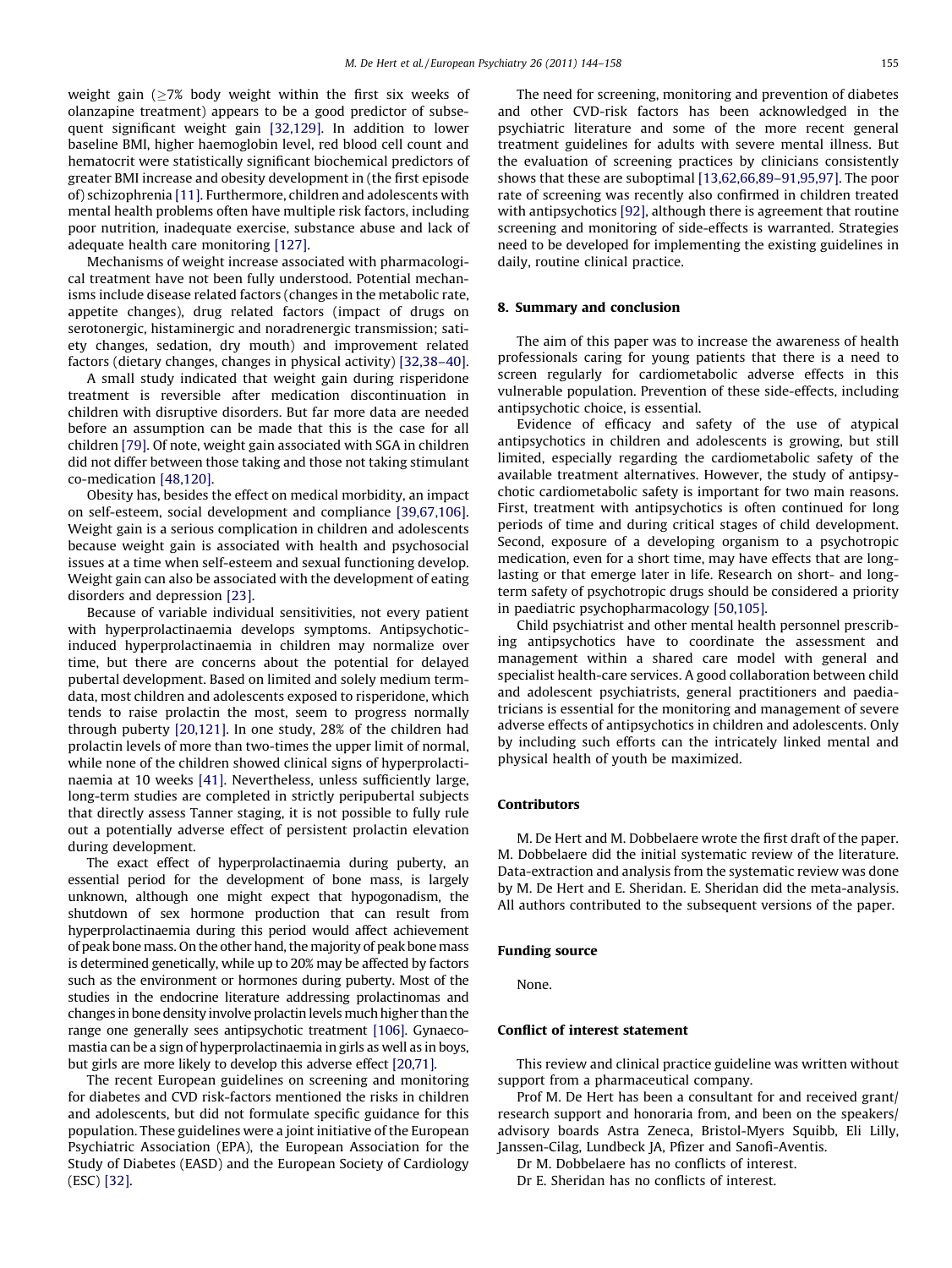<span id="page-12-0"></span>Dr D. Cohen received honoraria from, and has been on the speakers/advisory boards of AstraZeneca, Bristol-Myers Squibb and Eli Lilly.

Prof C. Correll has been a consultant and/or advisor to or has received honoraria from: Actelion, AstraZeneca, Boehringer-Ingelheim, Bristol-Myers Squibb, Cephalon, Eli Lilly, Ortho-McNeill/Janssen/J&J, GSK, Hoffmann-La Roche, Medicure, Otsuka, Pfizer, Schering-Plough, Supernus, Takeda and Vanda.

# Acknowledgement

We thank Brystol-Myers Squib and Janssen-Cilag for access data on file on metabolic data, which was not available in published reports. We also thank M. Van Bellinghen [\[126\]](#page-14-0), L. Rohde and C.P. Zeni on behalf of the ProCAB-Juvenile Bipolar Disorder Outpatient Program [\[116\]](#page-14-0) to provide additional data.

## References

- [1] Alacqua M, Trifiro G, Arcoraci V, Germano E, Magazu A, Calarese T, et al. Use and tolerability of newer antipsychotics and antidepressants: a chart review in a pediatric setting. Pharm World Sci 2008;30(1):44–50.
- [2] Allison DB, Mentore JL, Heo M, Chandler LP, Cappelleri JC, Infante MC, et al. Antipsychotic-induced weight gain: a comprehensive research synthesis. Am J Psychiatry 1999;156(11):1686–96.
- [3] Alvarez-Jimenez M, Gonzalez-Blanch C, Crespo-Facorro B, Hetrick S, Rodriguez-Sanchez JM, Perez-Iglesias R, et al. Antipsychotic-induced weight gain in chronic and first-episode psychotic disorders. A systematic critical reappraisal. CNS Drugs 2008;22(7):547–62.
- [4] Aman MG, De Smedt G, Derivan A, Lyons B, Findling RL, Risperidone Disruptive Behavior Study Group. Double-blind, placebo-controlled study of risperidone for the treatment of disruptive behaviors in children with subaverage intelligence. Am J Psychiatry 2002;159(8):1337–46.
- [5] Aman MG, Arnold LE, McDougle CJ, Vitiello B, Scahill L, Davies M, et al. Acute and long-term safety and tolerability of risperidone in children with autism. J Child. Adolesc Psychopharmacol 2005;15(6):869–84.
- [6] American Diabetes Association, American Psychiatric Association. Consensus development conference on antipsychotic drugs and obesity and diabetes. Diabetes Care 2004;27(2):596–601.
- [7] Anderson GM, Scahill L, McCracken JT, McDougle CJ, Aman MG, Tierney E, et al. Effects of short- and long-term risperidone treatment on prolactin levels in children with autism. Biol Psychiatry 2007;61(4):545–50.
- [8] Armenteros JL, Lewis JE, Davalos M. Risperidone augmentation for treatmentresistant aggression in attention-deficit/hyperactivity disorder: a placebocontrolled pilot study. J Am Acad Child Adolesc Psychiatry 2007;46(5): 558–65.
- [9] Bansal S, Buring JE, Rifai N, Mora S, Sacks FM, Ridker PM. Fasting compared with non-fasting triglycerides and risk of cardiovascular events in women. JAMA 2007;298:309–16.
- [10] Bhuvaneswar CG, Baldessarini RJ, Harsh VL, Alpert JE. Adverse endocrine and metabolic effects of psychotropic drugs. CNS Drugs 2009;23(12):1003–21.
- [11] Boden R, Haenni A, Lindstrom L, Sundstrom J. Biochemical risk factors for development of obesity in first-episode schizophrenia. Schizophr Res 2009;115(2–3):141–5.
- [12] Buchanan RW, Kreyenbuhl J, Kelly DL, Noel JM, Boggs DL, Fischer BA, et al. Schizophrenia Patient Outcomes Research Team (PORT). The 2009 schizophrenia PORT psychopharmacological treatment recommendations and summary statements. Schizophr Bull 2010;36(1):71–93.
- [13] Buckley PF, Miller DD, Singer B. Clinicians' recognition of the metabolic adverse effects of antipsychotic medications. Schizophr Res 2005;79:281–8.
- [14] Buitelaar JK, van der Gaag RJ, Cohen-Kettenis P, Melman CT. A randomized controlled trial of risperidone in the treatment of aggression in hospitalized adolescents with subaverage cognitive abilities. J Clin Psychiatry 2001;62(4): 239–48.
- [15] Cahn W, Ramlal D, Bruggeman R, de Haan L, Scheepers FE, van Soest MM, et al. Preventie en behandeling van somatische complicaties bij antipsychoticagebruik. Tijdschr Psychiatr 2008;50(9):579–91.
- [16] Canitano R. Clinical experience with topiramate to counteract neuroleptic induced weight gain in 10 individuals with autistic spectrum disorders. Brain Dev 2005;27(3):228–32.
- [17] Cheng-Shannon J, McGough JJ, Pataki C, McCracken JT. Second-generation antipsychotic medications in children and adolescents. J Child. Adolesc Psychopharmacol 2004;14(3):372–94.
- [18] Cohen D, Huinink S. Atypical-antipsychotic-induced diabetes mellitus in child and adolescent psychiatry. CNS Drugs 2007;21(12):1035–8.
- [19] Cohen D, Correll CU. Second-generation antipsychotic-associated diabetes mellitus and diabetic ketoacidosis: mechanisms, predictors, and screening need. J Clin Psychiatry 2009;70(5):765–6.
- [20] Correll CU, Carlson HE. Endocrine and metabolic adverse effects of psychotropic medications in children and adolescents. J Am Acad Child Adolesc Psychiatry 2006;45(7):771–91.
- [21] Correll CU, Penzner JB, Parikh UH, Mughal T, Javed T, Carbon M, et al. Recognizing and monitoring adverse events of second-generation antipsychotics in children and adolescents. Child Adolesc Psychiatr Clin N Am 2006;15(1):177–206.
- [22] Correll CU. Weight gain and metabolic effects of mood stabilizers and antipsychotics in pediatric bipolar disorder: a systematic review and pooled analysis of short-term trials. J Am Acad Child Adolesc Psychiatry 2007;46(6): 687–700.
- [23] Correll CU. Antipsychotic use in children and adolescents: minimizing adverse effects to maximize outcomes. J Am Acad Child Adolesc Psychiatry 2008;47(1):9–20.
- [24] Correll CU. Monitoring and management of antipsychotic-related metabolic and endocrine adverse events in pediatric patients. Int Rev Psychiatry 2008;20(2):195–201.
- [25] Correll CU, Manu P, Olshanskiy V, Napolitano B, Kane JM, Malhotra AK. Cardiometabolic risk of second-generation antipsychotic medications during first-time use in children and adolescents. JAMA 2009;302(16):1765–73.
- [26] Correll CU, Sheridan EM, DelBello MP. Antipsychotic and mood stabilizer efficacy and tolerability in pediatric and adult patients with bipolar I mania: a comparative analysis of acute, randomized, placebo-controlled trials. Bipolar Disord 2010;12(2):116–41.
- [27] Croarkin PE, Graham JE, Mayes TL. Neuroleptic malignant syndrome associated with atypical antipsychotics in pediatric patients: a review of published cases. J Clin Psychiatry 2008;69(7):1157–65.
- [28] Daniels SR, Greer FR, the Committee on Nutrition. Lipid screening and cardiovascular health in childhood. Pediatrics 2008;122(1):198–208.
- [29] De Hert M, Kalnicka D, van Winkel R, Hanssens M, Van Eyck L, Wampers D, et al. Treatment with rosuvastatin for severe dyslipidemia in patients with schizophrenia and schizoaffective disorder. J Clin Psychiatry 2006;67(12): 1889–96.
- [30] De Hert M, Schreurs V, Sweers K, Van Eyck D, Hanssens L, Sinko S, et al. Typical and atypical antipsychotics differentially affect long-term incidence rates of metabolic syndrome in first-episode patients with schizophrenia: a retrospective chart review. Schizophr Res 2008;101(1–3):295–303.
- [31] De Hert M, Schreurs V, Sweers K, Vancamfort D, Van Winkel L. Metabolic syndrome in people with schizophrenia: a review. Schizophr Res 2009;8(1): 15–22.
- [32] De Hert M, Dekker JM, Wood D, Kahl KG, Holt RIG, Moller HJ. Cardiovascular disease and diabetes in people with severe mental illness: Position statement from the European Psychiatric Association (EPA), supported by the European Association for the Study of Diabetes (EASD) and the European Society of Cardiology (ESC). Eur Psychiatry 2009;24(6):412–24.
- [33] De Hert M, Vancampfort D, Correll CU, Mercken V, Peuskens J, Sweers K, van Winkel R, Mitchell A. A systematic evaluation and comparison of the guidelines for screening and monitoring of cardiometabolic risk in people with schizophrenia. Br J Psychiatry 2010; submitted.
- [34] DelBello MP, Adler CM, Whitsel RM, Stanford KE. Strakowski SM. A 12-week single-blind trial of quetiapine for the treatment of mood symptoms in adolescents at high risk for developing bipolar I disorder. J Clin Psychiatry 2007;68(5):789–95.
- [35] DelBello MP, Versavel M, Ice K, Keller D, Miceli J. Tolerability of oral ziprasidone in children and adolescents with bipolar mania, schizophrenia, or schizoaffective disorder. J Child. Adolesc Psychopharmacol 2008;18(5):491–9.
- [36] DelBello MP, Chang K, Welge JA, Adler CM, Rana M, Howe M, et al. A doubleblind, placebo-controlled pilot study of quetiapine for depressed adolescents with bipolar disorder. Bipolar Disord 2009;11(5):483–93.
- [37] DelBello MP, Correll CU. Primum non nocere: balancing the risks and benefits of prescribing psychotropic medications for youth with bipolar disorder. Bipolar Disorders 2010;12:113–5.
- [38] Dobbelaere M, De Hert M. Metabole en endocriene bijwerkingen van atypische antipsychotica bij kinderen en jongeren. Richtlijnen voor de klinische praktijk. Tijdschr Geneesk 2010;66(14–15):705–12.
- [39] Dubois D. Toxicology and overdose of atypical antipsychotic medications in children: does newer necessarily mean safer? Curr Opin Pediatr 2005;17(2): 227–33.
- [40] Elman I, Borsook D, Lukas SE. Food intake and reward mechanisms in patients with schizophrenia: implications for metabolic disturbances and treatment with second-generation antipsychotic agents. Neuropsychopharmacology 2006;31:2091–120.
- [41] Erickson CA, Stigler KA, Posey DJ, McDougle CJ. Risperidone in pervasive development disorder. Expert Rev Neurother 2005;5(6):713–9.
- [42] Fernandez JR, Redden DT, Pietrobelli A, Allison DB. Waist circumference percentiles in nationally representative samples of African-American. European-American, and Mexican-American children and adolescents. J Pediatr 2004;145(4):439–44.
- [43] Findling RL, McNamara NK, Branicky LA, Schluchter MD, Lemon E, Blumer JL. A double-blind pilot study of risperidone in the treatment of conduct disorder. J Am Acad Child Adolesc Psychiatry 2000;39(4):509–16.
- [44] Findling RL. Dosing of atypical antipsychotics in children and adolescents. J Clin Psychiatry 2003;5(Suppl. 6):10–3.
- [45] Findling RL, Kusumakar V, Daneman D, Moshang T, De Smedt G, Binder C. Prolactin levels during long-term risperidone treatment in children and adolescents. J Clin Psychiatry 2003;6411:1362–9.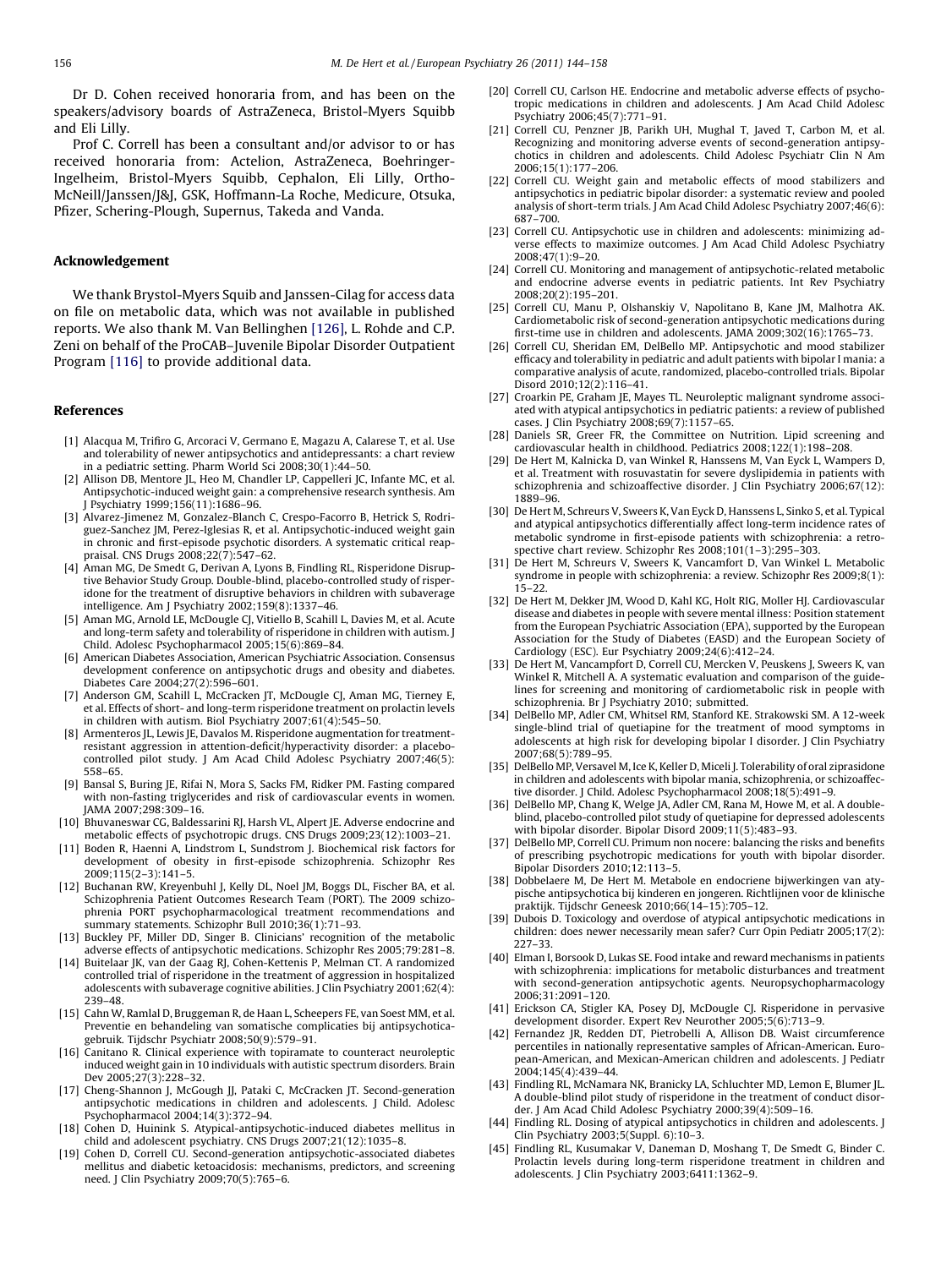- <span id="page-13-0"></span>[46] Findling RL, Robb A, Nyilas M, Forbes RA, Jin N, Ivanova S, et al. A multiplecenter, randomized, double-blind, placebo-controlled study of oral aripiprazole for treatment of adolescents with schizophrenia. Am J Psychiatry 2008;165:1432–41.
- [47] Findling RL, Nyilas M, Forbes RA, McQuade RD, Jin N, Iwamoto T, et al. Acute treatment of pediatric bipolar I disorder, manic or mixed episode, with aripiprazole: a randomized, double-blind, placebo-controlled study. J Clin Psychiatry 2009;70(10):1441–51.
- [48] Findling RL. Atypical antipsychotic treatment of disruptive behavior disorders in children and adolescents. J Clin Psychiatry 2008;69(Suppl. 4):9–14.
- [49] Findling RL, Johnson JL, McClellan J, Frazier JA, Vitiello B, Hamer RM, et al. Double-blind maintenance safety and effectiveness findings from the treatment of early-onset schizophrenia spectrum (TEOSS) study. J Am Acad Child Adolesc Psychiatry 2010;49(6):583–94.
- [50] Findling R, Cavus I, Pappadolulos E, Backinsky M, Schwartz J, Vanderburg D. A placebo-controlled trial to evaluate the efficacy and safety of flexibly dosed oral ziprasidone in adolescent subjects with schizophrenia. Schizophr Res 2010;117(2–3):43[7.](http://dx.doi.org/10.1016/j.schres.2010.02.808) [doi: 10.1016/j.schres.2010.02.808](http://dx.doi.org/10.1016/j.schres.2010.02.808).
- [51] Fleischhaker C, Heiser P, Hennighausen K, Herpertz-Dahlmann B, Holtkamp K, Mehler-Wex C, et al. Clinical drug monitoring in child and adolescent psychiatry: side effects of atypical neuroleptics. J Child Adolesc Psychopharmacol 2006;16(3):308–16.
- [52] Floris M, Lecompte D, De Nayer A, Mertens C, Mallet L, Vanden-driessche F, et al. Antipsychotica en seksuele stoornissen. Neuron 2001;7(2 Suppl.):1–9.
- [53] Food and Drug Administration. Pediatric indications. www.fda.gov/../CommitteesMeetingMaterials/Drugs/PsychopharmacologicDrugsAdvisoryCommittee/UCM164423.pdf; accessed 01 06 2010.
- [54] Fraguas D, Merchan-Naranjo J, Laita P, Perellada M, Moreno D, Ruiz-Sanco A, et al. Metabolic and hormonal side effects in children and adolescents treated with second-generation antipsychotics. J Clin Psychiatry 2008;69(7):1166-75.
- [55] Gothefors D, Adolfsson R, Attvall S, Erlinge D, Jarbin H, Lindstrom K et al. Swedish Clinical Guidelines Prevention and management of metabolic risk in patients with severe psychiatric disorders. Nord J Psychiatry 2010:64(5): .<br>294–302.
- [56] Haas M, Delbello MP, Pandina G, Kushner S, Van Hove I, Augustyns I, et al. Risperidone for the treatment of acute mania in children and adolescents with bipolar disorder: a randomized, double-blind, placebo-controlled study. Bipolar Disord 2009;11(7):687–700.
- [57] Haas M, Eerdekens M, Kushner S, Singer J, Augustyns I, Quiroz J, et al. Efficacy, safety and tolerability of two dosing regimens in adolescent schizophrenia: double-blind study. Br J Psychiatry 2009;194(2):158–64.
- [58] Haas M, Unis AS, Armenteros J, Copenhaver MD, Quiroz JA, Kushner SF. A 6 week, randomized, double-blind, placebo-controlled study of the efficacy and safety of risperidone in adolescents with schizophrenia. J Child Adolesc Psychopharmacol 2009;19(6):611–21.
- [59] Haddad PM, Wieck A. Antipsychotic-induced hyperprolactinaemia: mechanisms, clinical features and management. Drugs 2004;64(20):2291–314.
- [60] Hamner M. The effects of atypical antipsychotics on serum prolactin levels. Ann Clin Psychiatry 2002;14(3):163–73.
- [61] Hanssens L, De Hert M, Kalnicka D, van Winkel R, Wampers M, Van Eyck D, et al. Pharmacological treatment of severe dyslipidaemia in patients with schizophrenia. Int Clin Psychopharmacol 2007;22:43–9.
- [62] Haupt DW, Rosenblatt LC, Kim E, Baker RA, Whitehead R, Newcomer JW. Prevalence and predictors of lipid and glucose monitoring in commercially insured patients treated with second-generation antipsychotic agents. Am J Psychiatry 2009;166(3):345–53.
- [63] Hellings JA, Zarcone JR, Crandall K, Wallace D, Schroeder SR. Weight gain in a controlled study of risperidone in children, adolescents and adults with mental retardation and autism. J Child Adolesc Psychopharmacol 2001;11(3):229–38.
- [64] Hollander E, Wasserman S, Swanson EN, Chaplin W, Schapiro ML, Zagursky K, et al. A double-blind placebo-controlled pilot study of olanzapine in childhood/adolescent pervasive developmental disorder. J Child. Adolesc Psychophamacol 2006;16(5):541–8.
- [65] Horan MJ, Falkner B, Kimm SY, Loggie JM, Prineas RJ, Rosner B, et al. Report of the second task force on blood pressure control in children 1987. Pediatrics 1987;79(1):1–25.
- [66] Hsu C, Ried LD, Bengtson MA, Garman PM, McConkey JR, Rahnavard F. Metabolic monitoring in veterans with schizophrenia-related disorders and treated with second-generation antipsychotics: findings from a Veterans Affairs-based population. J Am Pharm Assoc 2008;48(3):393–400.
- [67] Jensen PS, Buitelaar J, Pandani GJ, Binder C, Haas M. Management of psychiatric disorders in children and adolescents with atypical antipsychotics: a systematic review of published clinical trials. Eur Child Adolesc Psychiatry 2007;16(2):104–20.
- [68] Jerell JM, Bacon J, Burgis JT, Menon S. Hyperprolactinemia-related adverse events associated with antipsychotic treatment in children and adolescents. J Adolesc Health 2009;45(1):70–6.
- [69] Kahn RS, Fleischhaker WW, Boter H, Davidson M, Vergouwe Y, Keet IP, et al. Effectiveness of antipsychotic drugs in first-episode schizophrenia and schizophreniform disorder: an open randomized clinical trial. Lancet 2008;371:1085–97.
- [70] Kapetanovic S, Simpson GM. Review of antipsychotics in children and adolescents. Expert Opin Pharmacother 2006;7(14):1871–85.
- [71] Kinon BJ, Ahl J, Liu-Seifert H, Maguire GA. Improvement in hyperprolactinemia and reproductive comorbidities in patients with schizophrenia switched

from conventional antipsychotics or risperidone to olanzapine. Psychoneuroendocrinology 2006;31(5):77–588.

- [72] Klein DJ, Cottingham EM, Sorter M, Barton BA, Morrison JA. A randomized, double-blind, placebo-controlled trial of metformin treatment of weight gain associated with initiation of atypical antipsychotic therapy in children and adolescents. Am J Psychiatry 2006;163(12):2072–9.
- [73] Kryzhanovskaya L, Schulz SC, McDougle C, Frazier J, Dittmann R, Robertson-Plouch C, et al. Olanzapine versus placebo in adolescents with schizophrenia: a 6-week, randomized, double-blind, placebo-controlled trial. J Am Acad Child Adolesc Psychiatry 2009;48:60–70.
- [74] Kryzhanovskaya LA, Robertson-Plouch CK, Xu W, Carlson JL, Merida KM, Dittmann RW. The safety of olanzapine in adolescents with schizophrenia or bipolar I disorder: a pooled analysis of 4 clinical trials. J Clin Psychiatry 2009;70(2):247–58.
- [75] Kumra S, Oberstar JV, Sikich L, Findling RL, McClellan JM, Vinogradov S, et al. Efficacy and tolerability of second-generation antipsychotics in children and adolescents with schizophrenia. Schizophr Bull 2008;34(1):60–71.
- [76] Lauwers K, De Hert M. Glucose abnormalities in a non-psychotic patient treated with risperidone. J Am Acad Child Adolesc Psychiatry 2005;44: 629–30.
- [77] Leucht S, Corves C, Arbter D, Engel RR, Li C, Davis JM. Second-generation versus first-generation antipsychotic drugs for schizophrenia: a meta-analysis. Lancet 2009;373(9657):31–41.
- [78] Leucht S, Komossa K, Rummel-Kluge C, CorvesF C., Hunger H, Schmid F, et al. A meta-analysis of head-to-head comparisons of second-generation antipsychotics in the treatment of schizophrenia. Am J Psychiatry 2008;166(2):  $152 - 63$ .
- [79] Lindsay RL, Leone S, Aman MG. Discontinuation of risperidone and reversibility of weight gain in children with disruptive behavior disorders. Clin Pediatr 2004;43(5):437–44.
- [80] Lindström E, Levander S. Sertindole: efficacy and safety in schizophrenia. Expert Opin Pharmacother 2006;7(13):1825–34.
- [81] Luby J, Mrakotsky C, Stalets MM, Belden A, Heffelfinger A, Williams M, et al. Risperidone in preschool children with autistic spectrum disorders: an investigation of safety and efficacy. J Child Adolesc Psychopharmacol 2006;16(5):575–87.
- [82] Marcus RN, Owen R, Kamen L, Manos G, McQuade RD, Carson WH, et al. A placebo-controlled, fixed-dose study of aripiprazole in children and adolescents with irritability associated with autistic disorder. J Am Acad Child Adolesc Psychiatry 2009;48(11):1110–9.
- [83] Masi G, Mucci M, Pari C. Children with schizophrenia: clinical picture and pharmacological treatment. CNS Drugs 2006;20(10):841–66.
- [84] Maayan L, Vakhrusheva J, Correll CU. Effectiveness of medications used to attenuate antipsychotic-related weight gain and metabolic abnormalities: a systematic review and meta-analysis. Neuropsychopharmacology 2010;35(7):1520–30.
- [85] McCracken JT, McGough J, Shah B, Cronin P, Hong D, Aman MG, et al. Risperidone in children with autism and serious behavioral problems. N Engl J Med 2002;347(5):314–21.
- [86] McDougle CJ, Stigler KA, Erickson CA, Posey DJ. Atypical antipsychotics in children and adolescents with autistic and other pervasive developmental disorders. J Clin Psychiatry 2008;69(Suppl. 4):15–20.
- McEvoy JP, Lieberman JA, Perkins DO, Hamer RM, Gu H, Lazarus A, et al. Efficacy and tolerability of olanzapine, quetiapine, and risperidone in the treatment of early psychosis: a randomized, double-blind 52-week comparison. Am J Psychiatry 2007;164(7):1050–60.
- [88] Meyer JM, Stahl SM. The metabolic syndrome and schizophrenia. Acta Psychiatr Scand 2009;119(1):4–14.
- [89] Morrato EH, Newcomer JW, Allen RR, Valuck R. Prevalence of baseline serum glucose and lipid testing in users of second-generation antipsychotic drugs: a retrospective, population-based study of Medicaid claims data. J Clin Psychiatry 2008;69(2):316–22.
- [90] Morrato EH, Newcomer JW, Kamat S, Baser O, Harnett J, Cuffel B. Metabolic screening after the American Diabetes Association's consensus statement on antipsychotic drugs and diabetes. Diabetes Care 2009;32(6):1037–42.
- [91] Morrato EH, Druss B, Hartung DM, Valuck RJ, Allen R, Campagna E, et al. Metabolic testing rates in 3 state Medicaid programs after FDA warnings and ADA/APA recommendations for second-generation antipsychotic drugs. Arch Gen psychiatry 2010;67(1):17–24.
- [92] Morrato EH, Nicol GE, Maahs D, Druss BG, Hartung DM, Valuck RJ, et al. Metabolic screening in children receiving antipsychotic drug treatment. Arch Pediatr Adolesc Med 2010;164(4):344–51.
- [93] Moreno C, Merchán-Naranjo J, Alvarez M, Baeza I, Alda JA, Martínez-Cantarero C, et al. Metabolic effects of second-generation antipsychotics in bipolar youth: comparison with other psychotic and nonpsychotic diagnoses. Bipolar Disord 2010;12(2):172–84.
- [94] Nagaraj R, Shinghi P,Malhi P. Risperidone in children with autism: randomized, placebo-controlled, double-blind study. J Child Neurol 2006;21(6):450–5.
- [95] Nasrallah HA, Meyer JM, Goff DC, McEvoy JP, David SM, Stroup TS, et al. Low rates of treatment for hypertension, dyslipidemia and diabetes in schizophrenia: data from the CATIE schizophrenia trial sample at baseline. Schizophr Res 2006;86(1–3):15–22.
- [96] Nasrallah HA. Atypical antipsychotic-induced metabolic side effects: insights from receptor-binding profiles. Mol Psychiatry 2008;13(1):27–35.
- Newcomer JW, Nasrallah HA, Loebel AD. The atypical antipsychotic therapy and metabolic issues national survey. J Clin Psychopharmacol 2004;24:1–6.